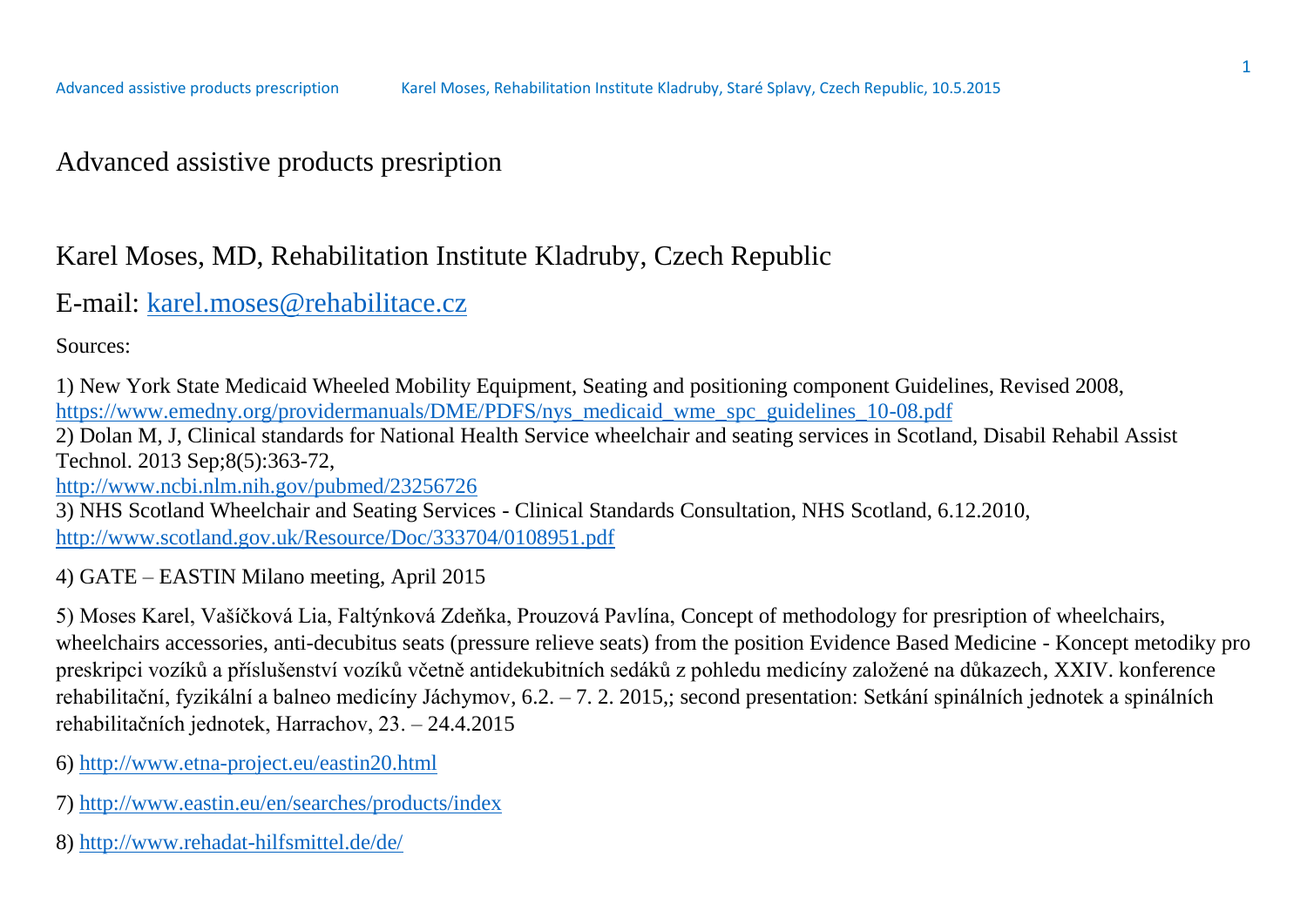#### Assistive products presription

There is a question of basic assistive product.

Based on ISO definition, Proposed WHO definition (Milano April 2015):

#### Assistive product

is a subset of health products, which includes any external product (including devices, equipment, instruments and software) especially designed and produced or generally available, whose primary purpose is to maintain or improve an individual´s functioning and independence to facilitate participation and to enhance overall well-being.

It is also to:

i) protect, support, train, measure or substitute for body functionsú structures and activities;

or

ii) prevent impairments, activity limitations or participation restrictions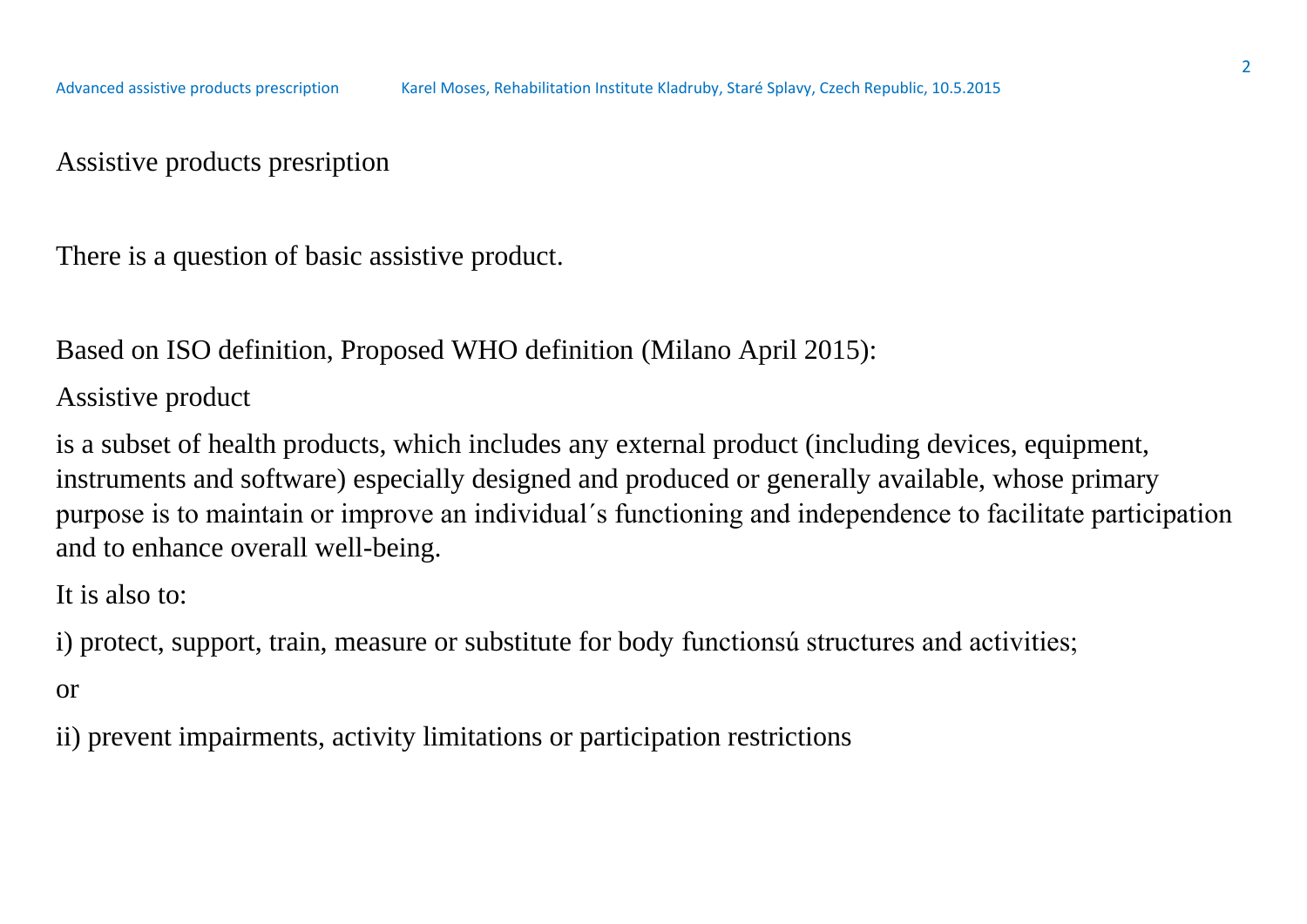Reasons for suggested change:

- accepting the fact that all assistive products users are not the persons with disabilities
- considering the ultimate purpose of an assistive product to assist/improve functioning
- linking it with more public health agenda; health products in particular.

Question: Is a city bike assistive product?

World Health Organisation (WHO) coordinates Global Cooperation on Assistive Technology (GATE), and next notes are from my meeting with GATE in Milano 27.4.2015

Chapal Khasnabis - e-mail: khasnabisc@who.int

http://www.who.int/phi/implementation/assistive\_technology/phi\_gate/en/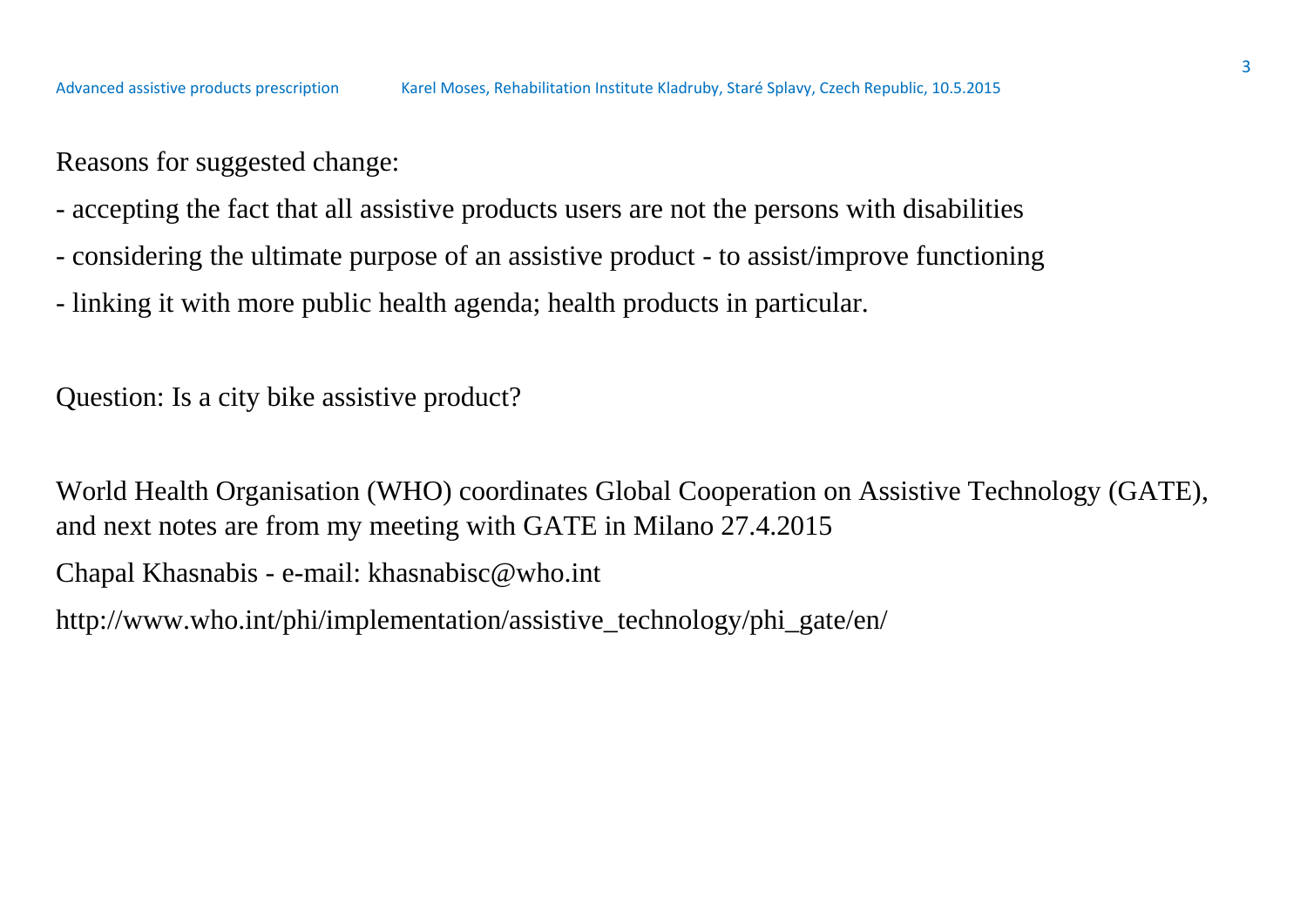- Context: Changing public health scenarion
- Comparison between 1950 2000 2050?
- Decreasing Communicable disease (CD)
- Increasing Road Traffic Injuries (RTI)
	- Non-communicable disease (NCD)
	- Ageing

Disability perception and experience

1950 - poliomyelitis, young

2015 ... 2050 - Old-age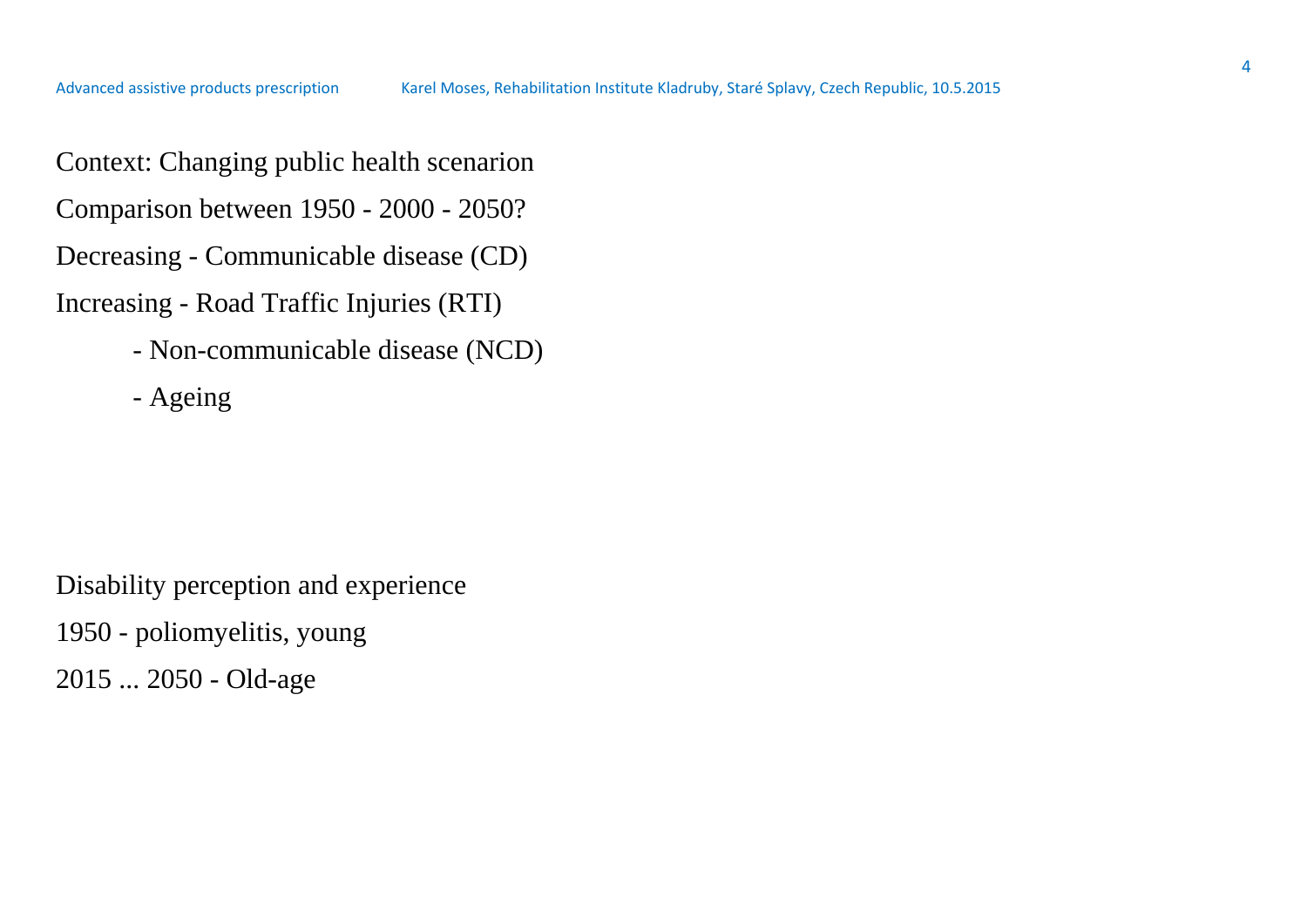- from 7% till 14% of population
- France 1860 1980
- Sweden 1890 1970
- UK 1930 1975
- USA 1945 2010
- Japan 1970 1995
- China 2000 2022?
- Brazil 2010 2030?

Disabled person in family 1950 - Joint family

2000 - Nuclear family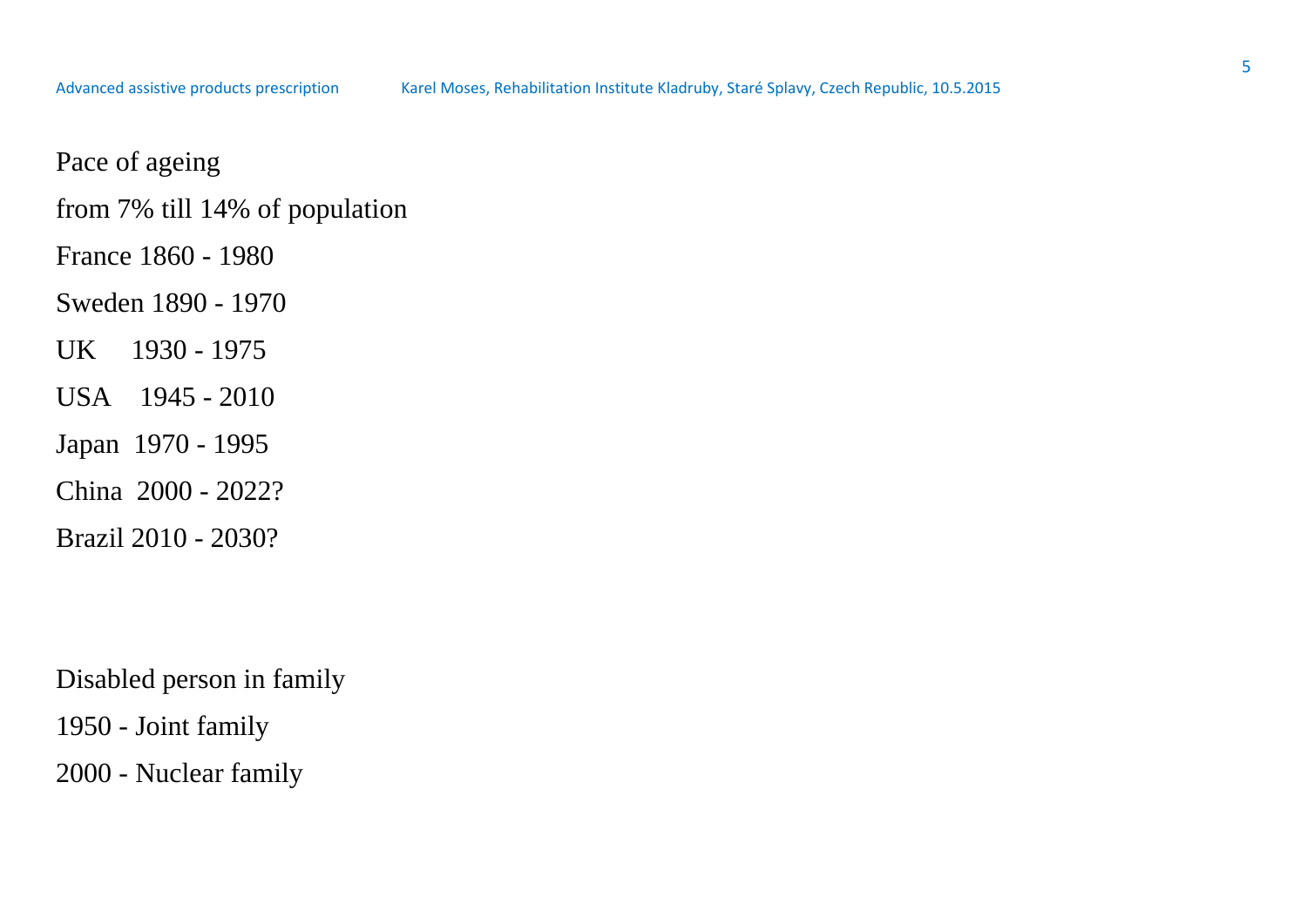Disability and income

... very little diference between LMIC and HIC

... more age = More Age More Assistive Products

Functioning and age

increase of functioning till 30

decrease of functioning till death - functioning could be supported by assistive products

... more age = More Age More Assistive Products

90% of 75 years old have some assistive product

Healt care system

20 Century - Preventive + Curative + Promotive + Rehabilitative (PCPR) 21 Century - Assistive + PCPR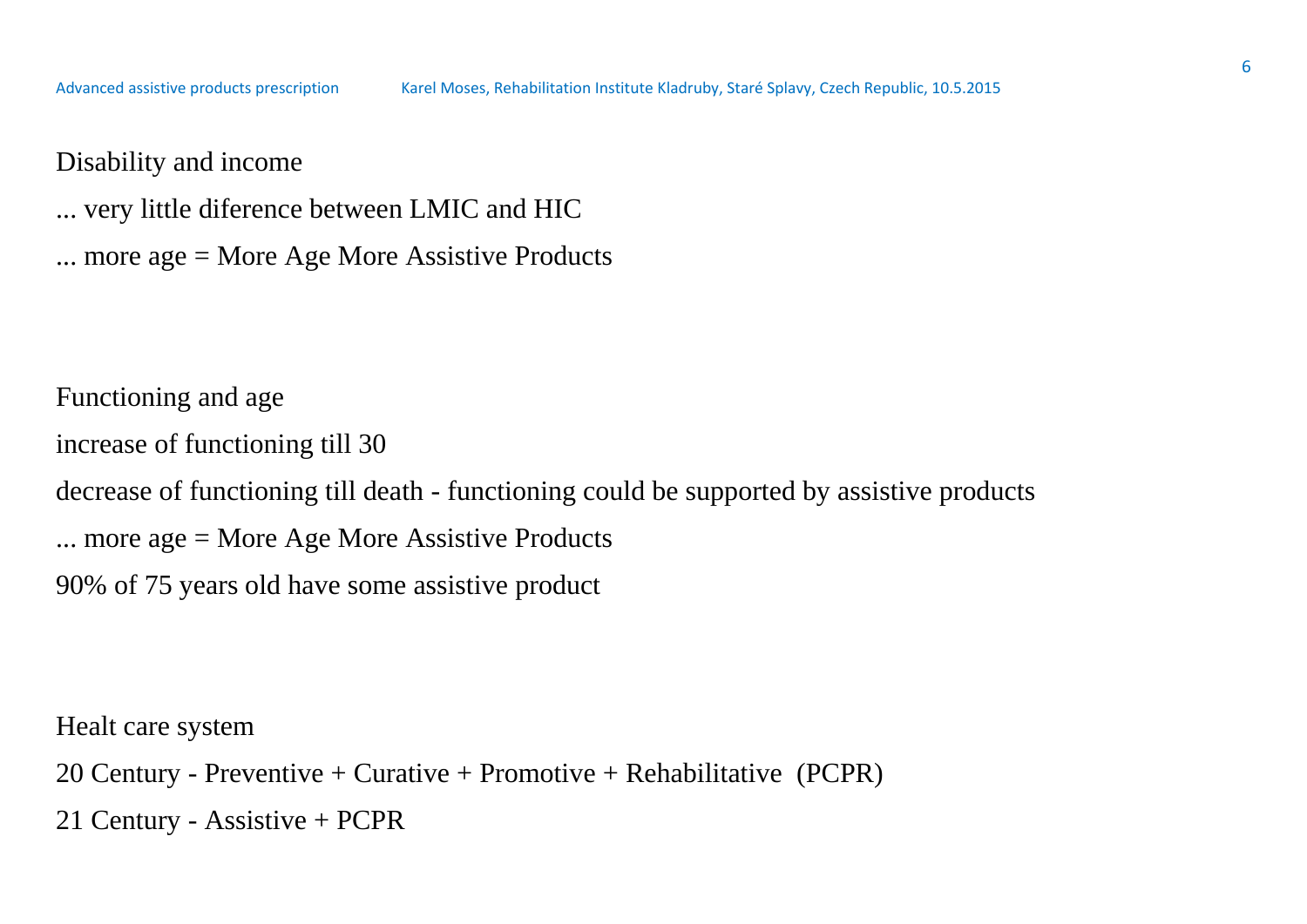## Health Technology

- 4 pillars of health products -
- Medicines
- Vaccine
- Medical devices
- Assistive products

Access to assistive products

Need:

more than 1 billion people now

2 billion by 2050

But only 1 in 10 can access Assistive Products (10%)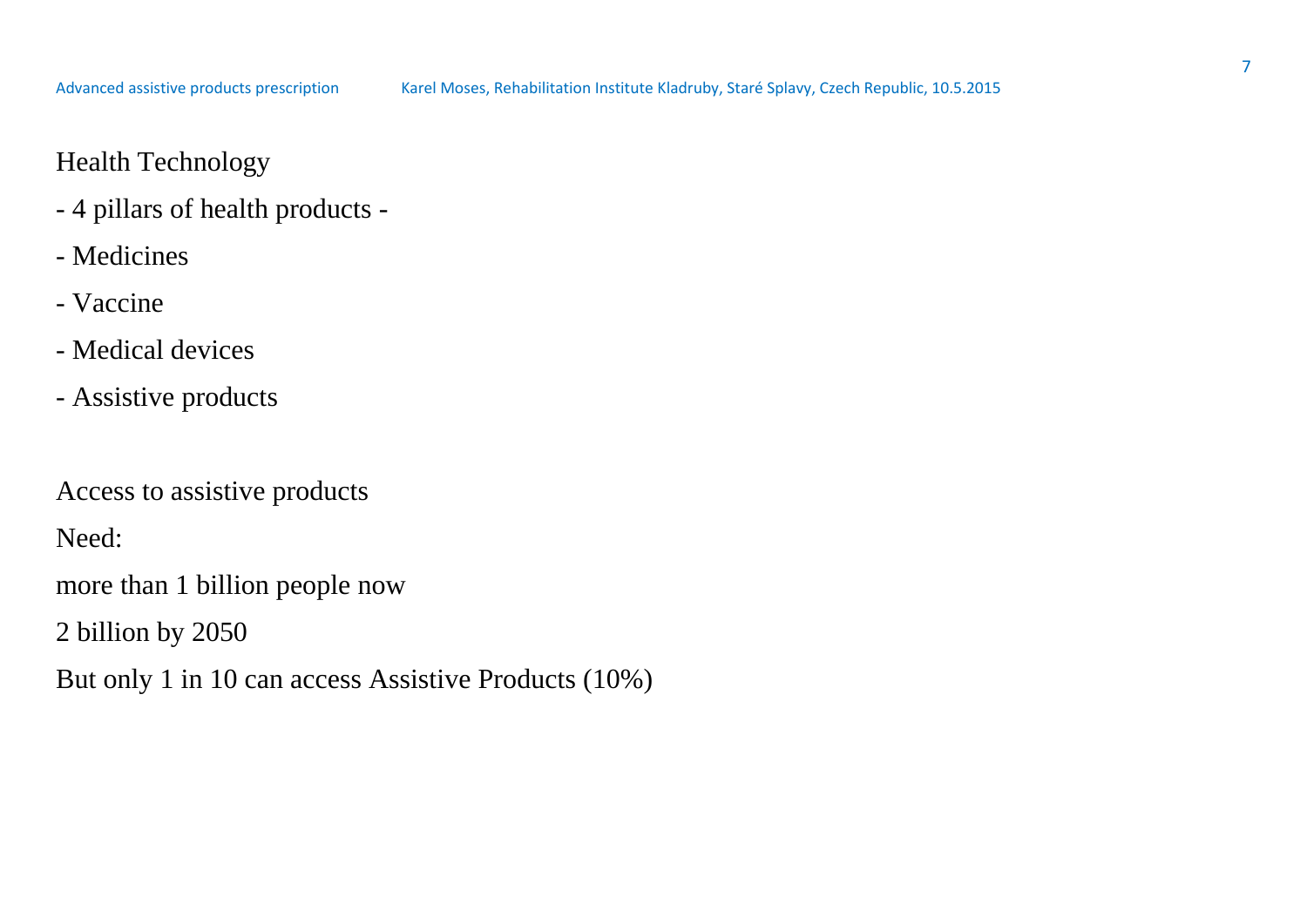4 major obstacles

Awareness, Availability, Cost and System of Provision

Cost:

Electric powered wheelchair in comparison with car

Advanced prostesis for transfemoral amputation in comparison with family house

Service provision fragmented sector

- Prosthesis; Orthosis; Assistive devices; Wheelchair; Mobility aids
- Eye glasses; Low-vision aids
- Hearing aid
- Rehab Clinic; Physiotherapy/Occupational Therapy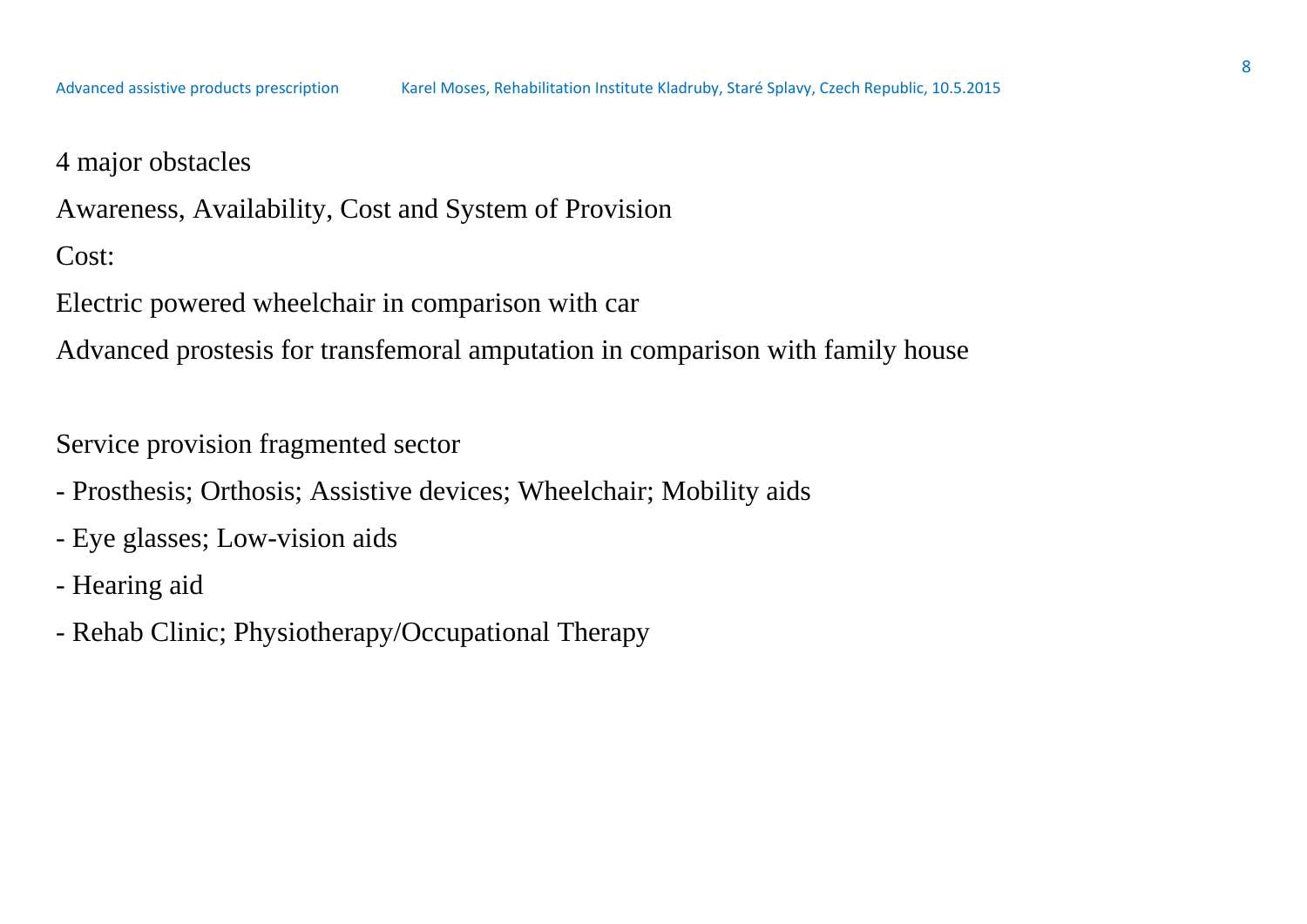Need for change - need for innovation

- Learn from other successful initiatives
	- essential medicines list (EML); GAVI
- Disruptive innovation
	- creating a nwe market and value network
	- displacing an earlier concept
	- setting an example of change

A familiar scenaion of the past

- WHO model list of essential medicines 1977
- some medicines are more essential than others
- essential medicines needs to be available at an affordable cost

- not restricive, flexible and adaptable in different context - selecting the list of medicines thos are essential in a national responsibility

- a peaceful revolution in International Public Health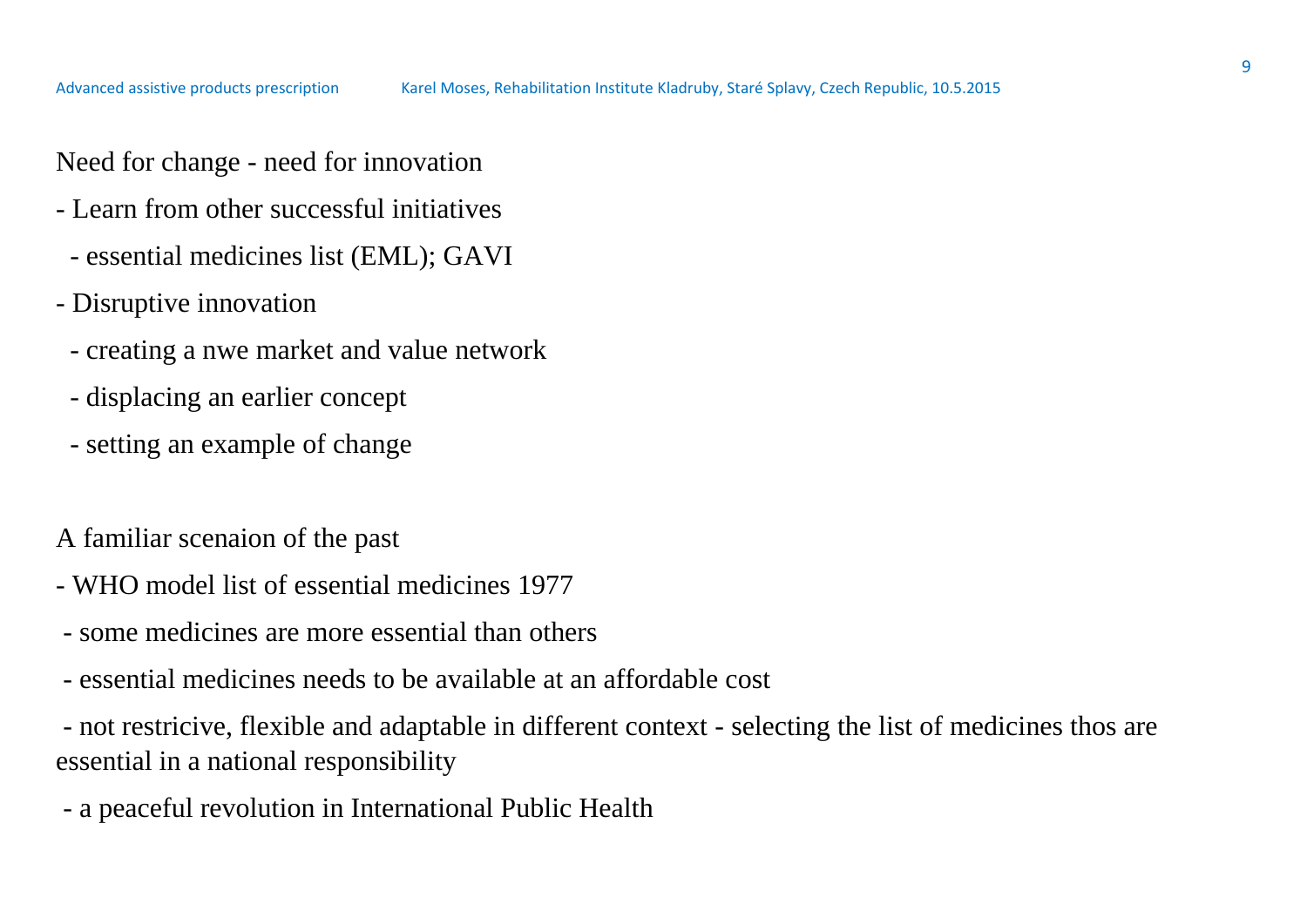An example ... hearing aide

Manufacturer ... 1000 Dollars

**Distributor** 

Retailer

Doctor

Audiologist

Technician ...

User ........... 4000 Dollars

What WHO is doing?

- Ensuring access to assistive technology a global priority
- Redefining assistive technology/products

- Working towards implementing the article 32 of the CRPD - International cooperation on assistive technology

- Taking appropriate initiatives to assist the Member States to improve access to high-quality affordable assistive products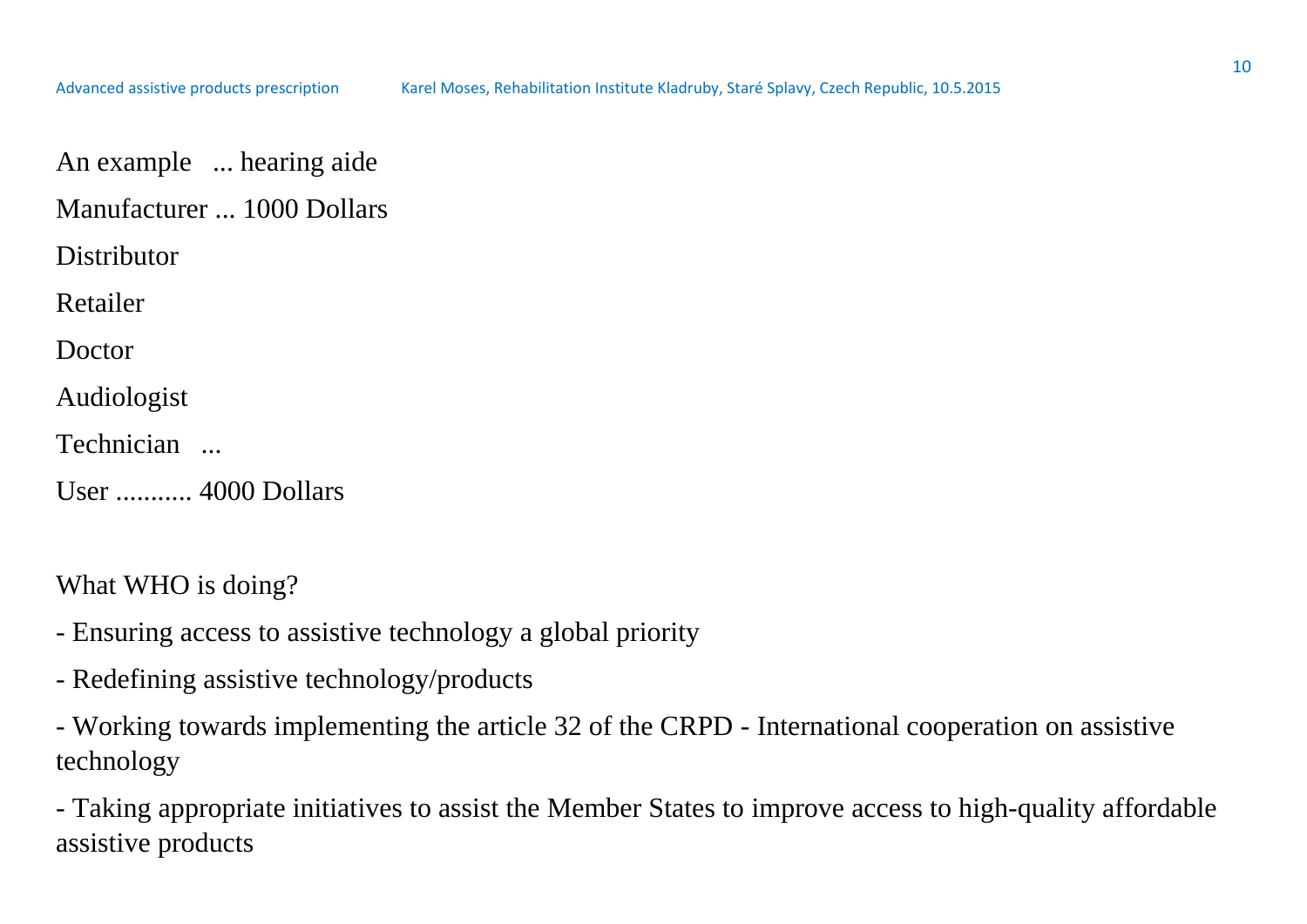WHO Model Priority Assistive Products List (APL)

Proposed definition

Environment -

- Vision
- Mobility
- Hearing
- Speech
- Mental

Priority Assistive Products (APP) may be defined as: those products, which are highly needed, a must/absolutely necessary to maintain or improve an individual´s functioning and health; they should therefore be available at a price the community/State can afford.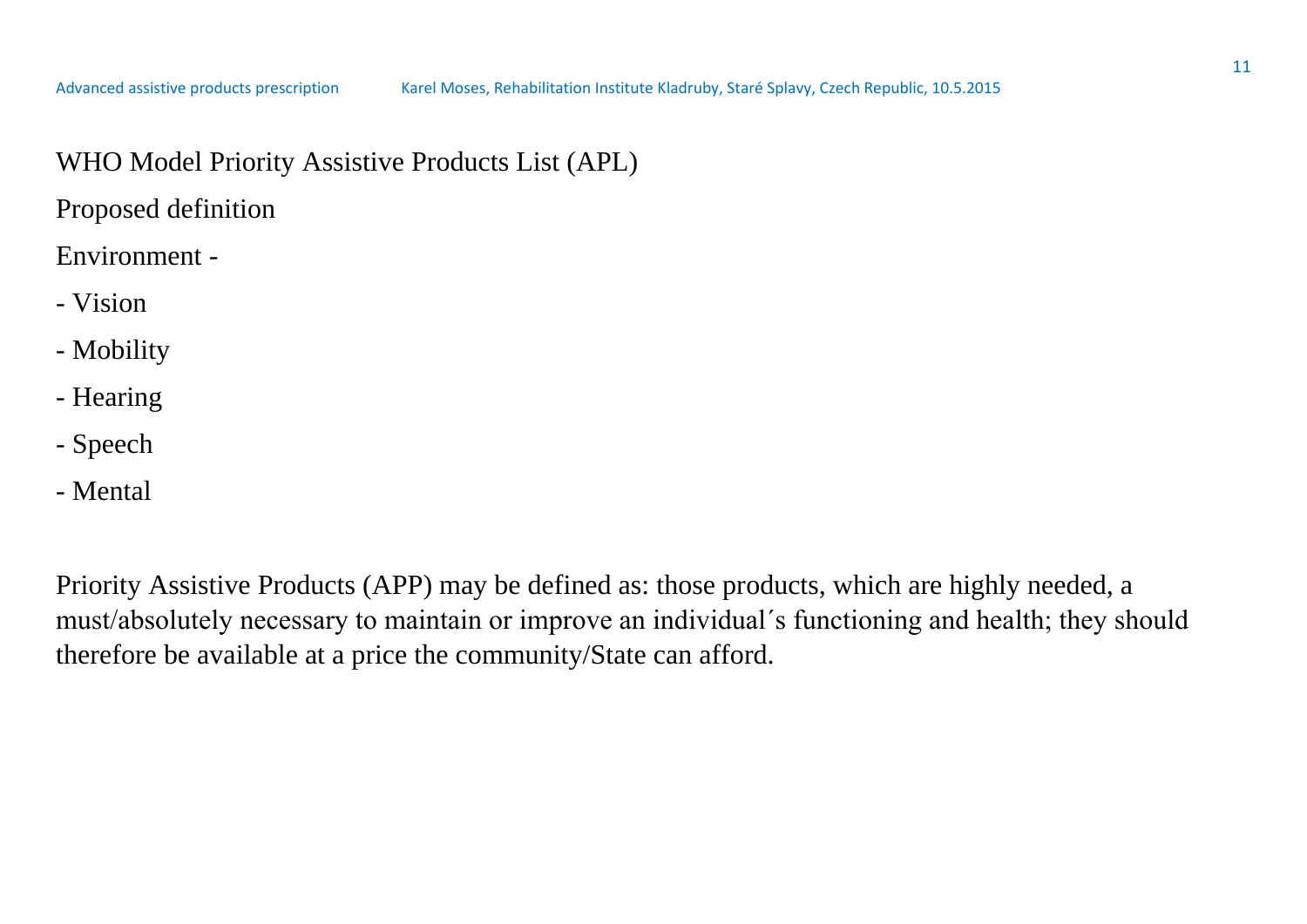## Proposed criteria

1. Priority assistive products for community level (APPC)

- those priority assistive products, which can be provided at community level by the health workers/ nurses/ community-based rehabilitation (CBR) workers and others (non-specialists) with a short comprehensive training programme.

2. Priority assistive products for referral level (APPR)

- those priority assistive products, which can be provided at the referral level by the specialist professionals on the subject matter.

WHO Model

- Priority assistive products list (APL)
- 1. scoping rewiew
- 2. conducing a Delphi study to identify priority assistive products (APP)
- 3. conducting a global survey
- 4. regional/ global consultation consensus
- 25 APP for community 25 APP for referral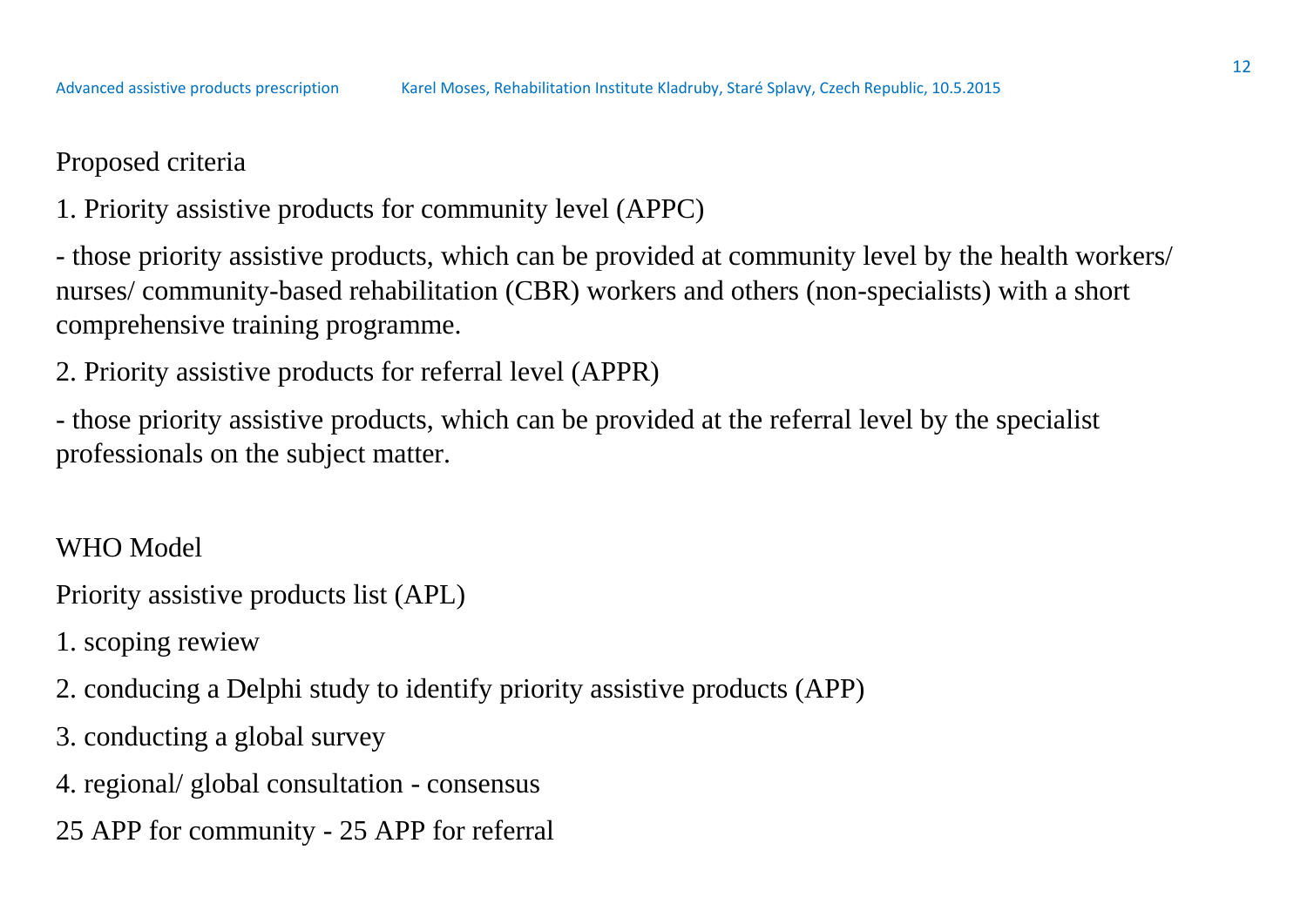Brainstorming in Milano 28.4.2015

List of criteria for defining as "highest priority"

- supporting and/or expressing basic needs - maintaining and protect health/ functioning

- supporting function in environment/ improving body function on the best way ( be supported by ICF and be correlated with ISO:9999)

- give the opportunity to perform daily life activities to stay independent as long as possible

- each country can refine the priorities based on resources and provision mechanism - Guide

Criteria to guide the decision whether professional provision required:

- highly individualised products must be prescribed and evaluated by professionals providing training where necessary

- if more than one product is required to be connected together or extra components are involved
- complex products should be defined by professional

- required to correct a clinical condiion, and/ or the incorrect use of the product could lead to a deformity or worsening of a condition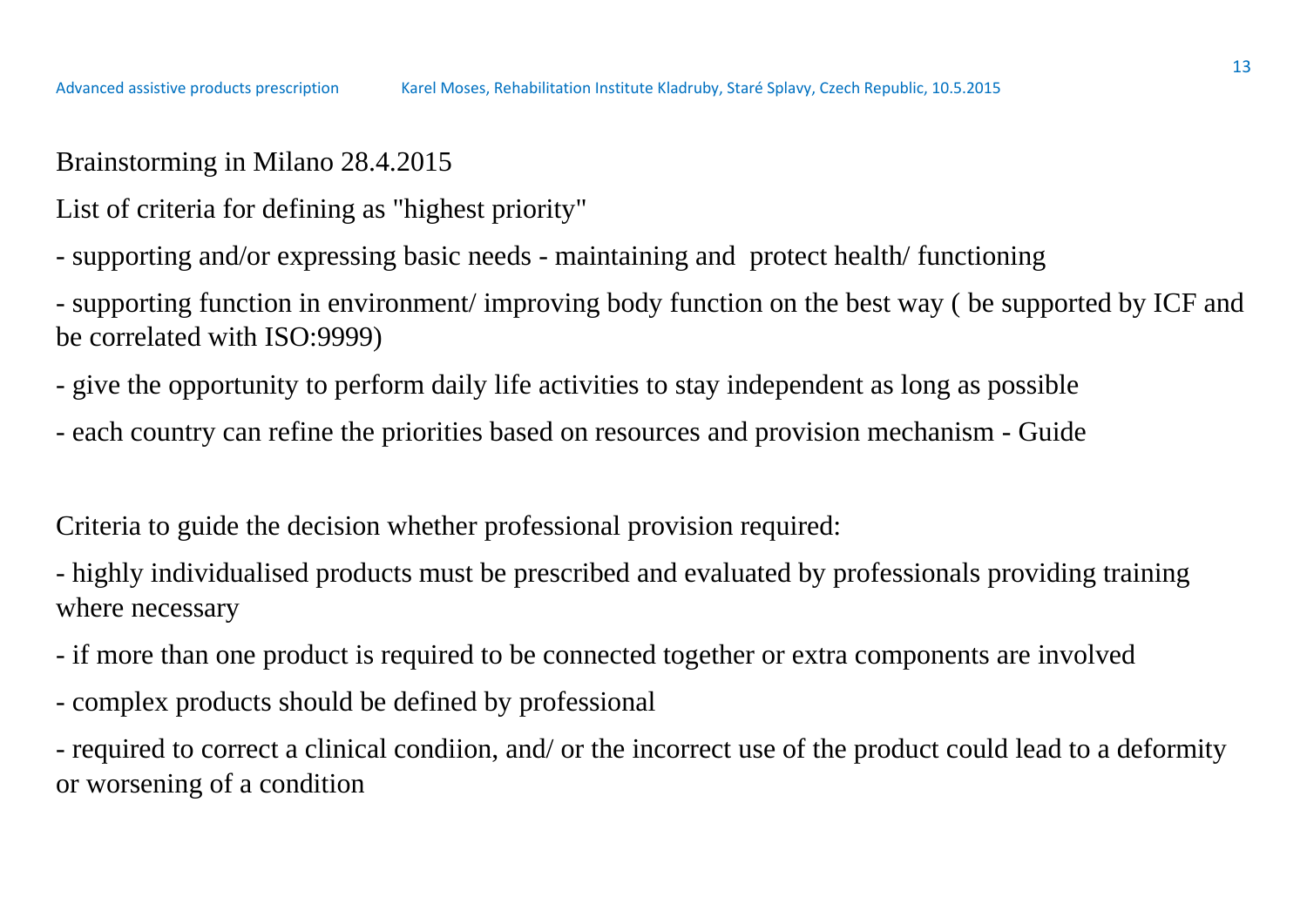#### Prescription - who:

community level

- social and health workers with no specialised training
- working in primary health or social care, at the frontline
- have the option of consulting a specialist

Specialist professions

- rehabilitation professional e.g. therapists (occupational, physio, speech)
- technicians who work with the equipment
- physician in rehabilitation technology, sensory or cognitive impairments

People need advice even for simple products and the advice needs to be objective - firms want to promote their products.

Community products still need enough information where to go.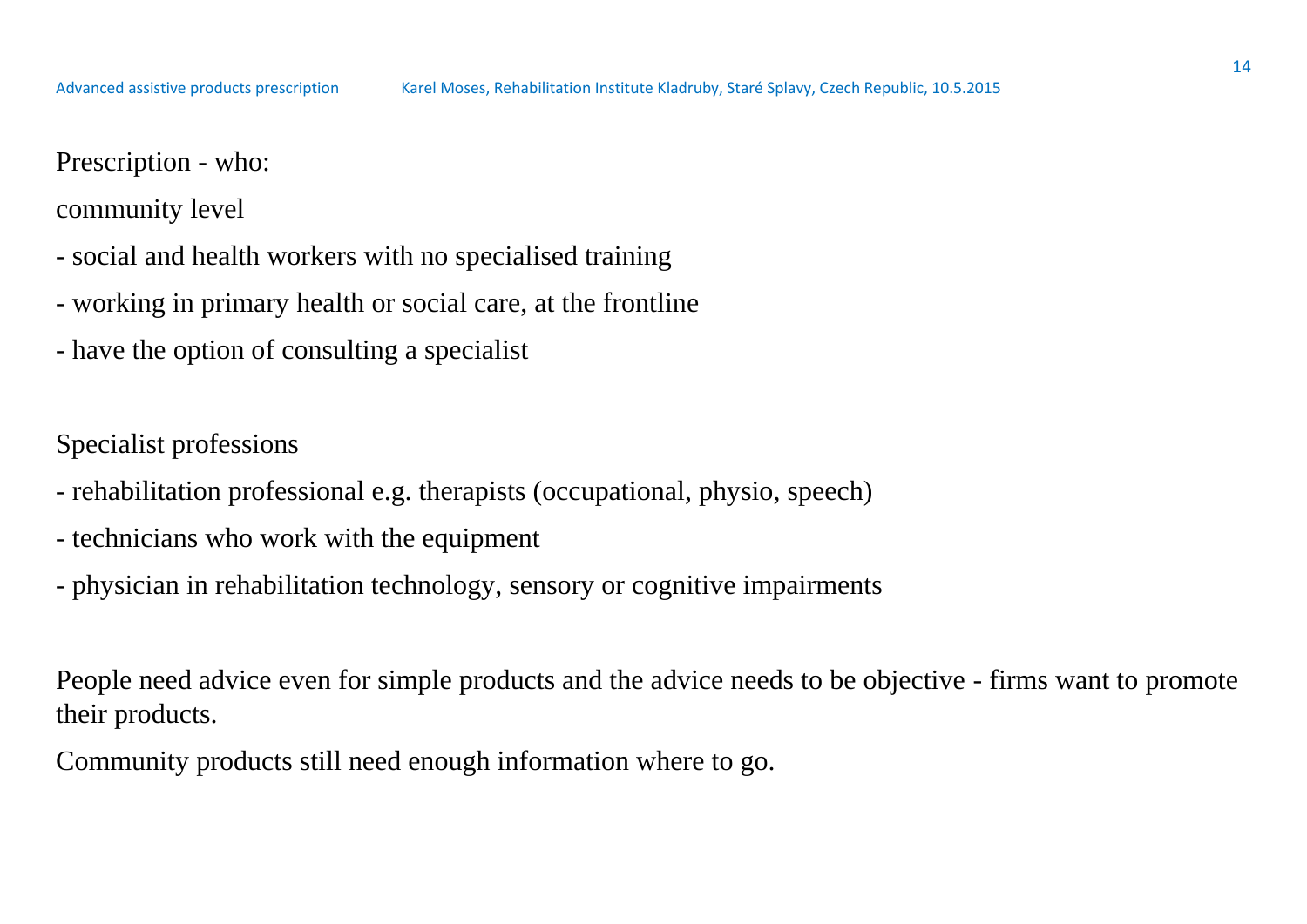General definition need and glosssary

- safety, reliability, affordability

- glossary

#### Description of products

- category (mobility, vision, etc.)
- age group (children, adult, older)
- name of product (WHO?)
- Title (ISO) + ISO code + description
- function of the product NO technical parameters
- product related intended use (in relation to ICF)
- examples! (incl. black/ white illustrations icons)
- exclusion
- non-professional key words e.g. for search purposes
- type (community/referral)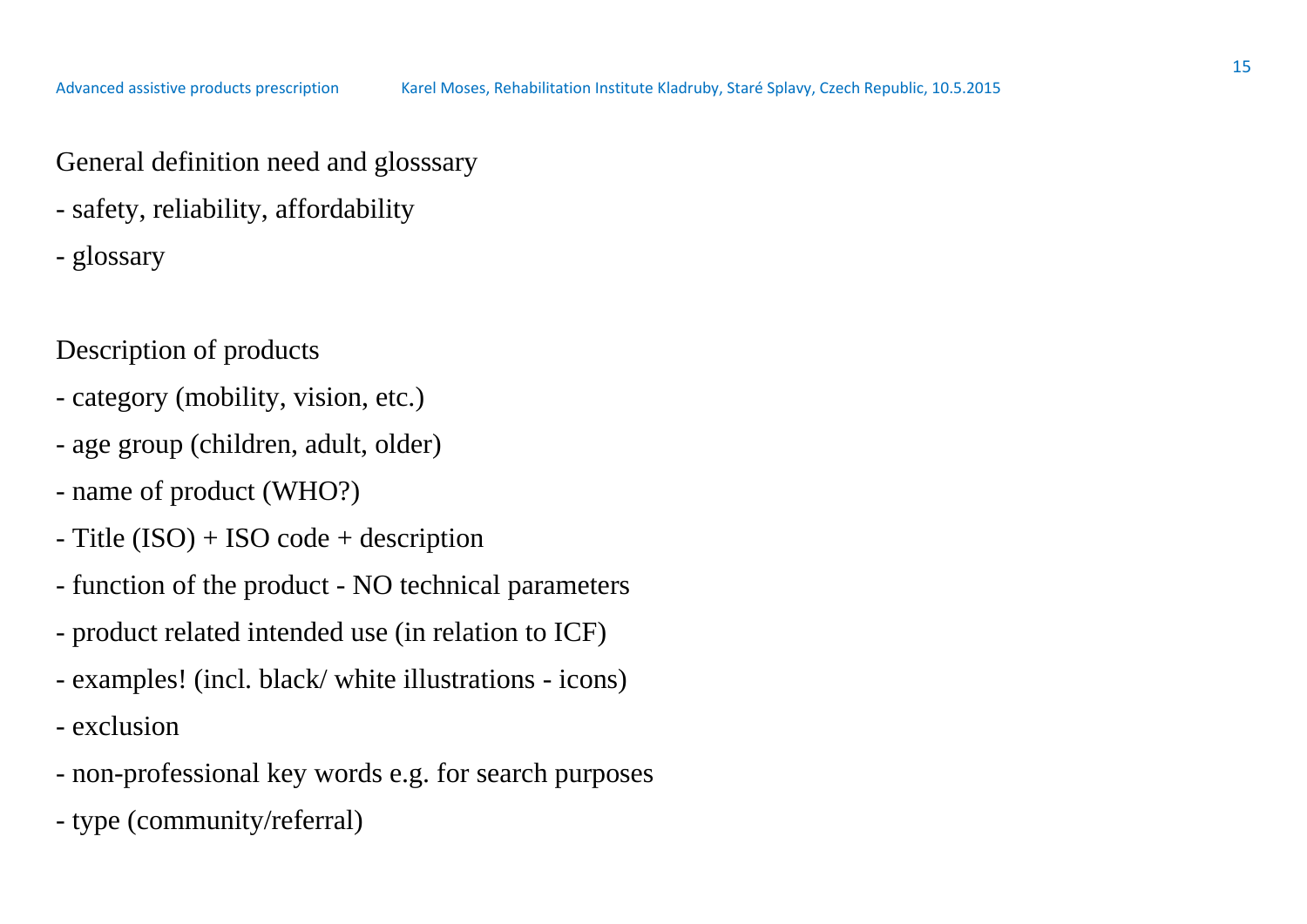Delphi working group

Result:

confidential list of 25 products for community and 25 products for refferal.

Situation in Czech Republic

Assistive products –

Rules of Ministry of Health and Rules of Ministry of social welfare

Payment (direct reimbursement) from health system (medical devices and some other assistive devices)

Payment (limited reimbursement) from social system (non-medical assistive devices)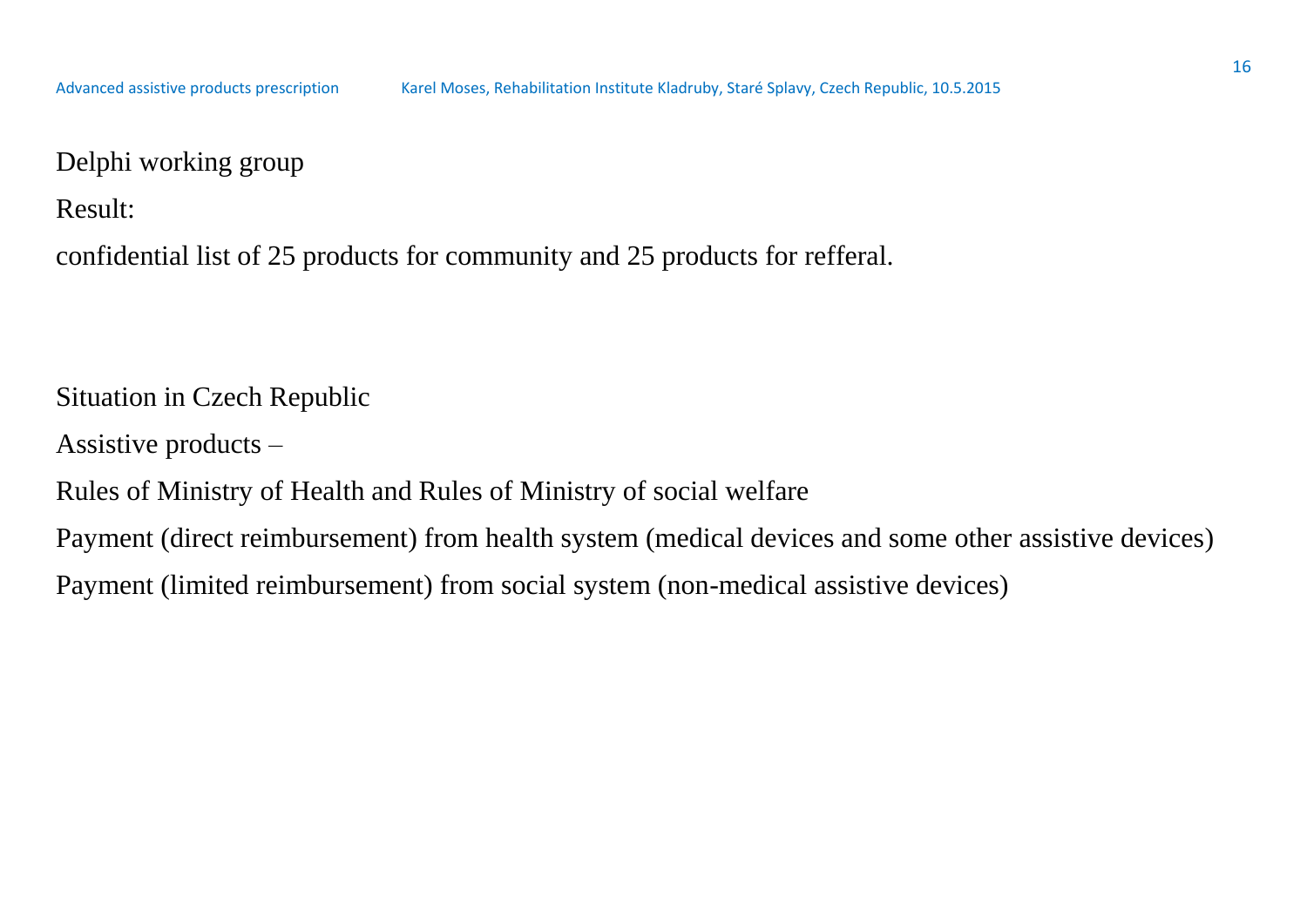Reason for creation of new methodology: demand for the methodology of the payer (health insurance providers), dissatisfaction with the current methodology of General Health Insurance Provider (Všeobecná zdravotní pojišťovna - VZP), categorization of outpatient medical devices under direction of the Ministry of Health CR.

Objective: The selection of clinically and cost effective equipment - wheelchairs and strollers, accessories, anti-decubitus cushions for seating systems (the wheelchairs-accessories-seats: shortened as WAS).

## 1. Research

When creating a methodology we did not found scientific evidence for effective equipment aids in the nature of the sources of meta-analyzes, systematic reviews. We found several randomized trials and scientific works with less evidence for a very small part of the WAS.

Expert opinion for prescription WAS is available in most of developed countries, in the form of guides, methodologies and "good practices", which are regularly revised (1), some are made on rules of evidencebased medicine (EBM) (Scotland, the NHS system) . (2,3)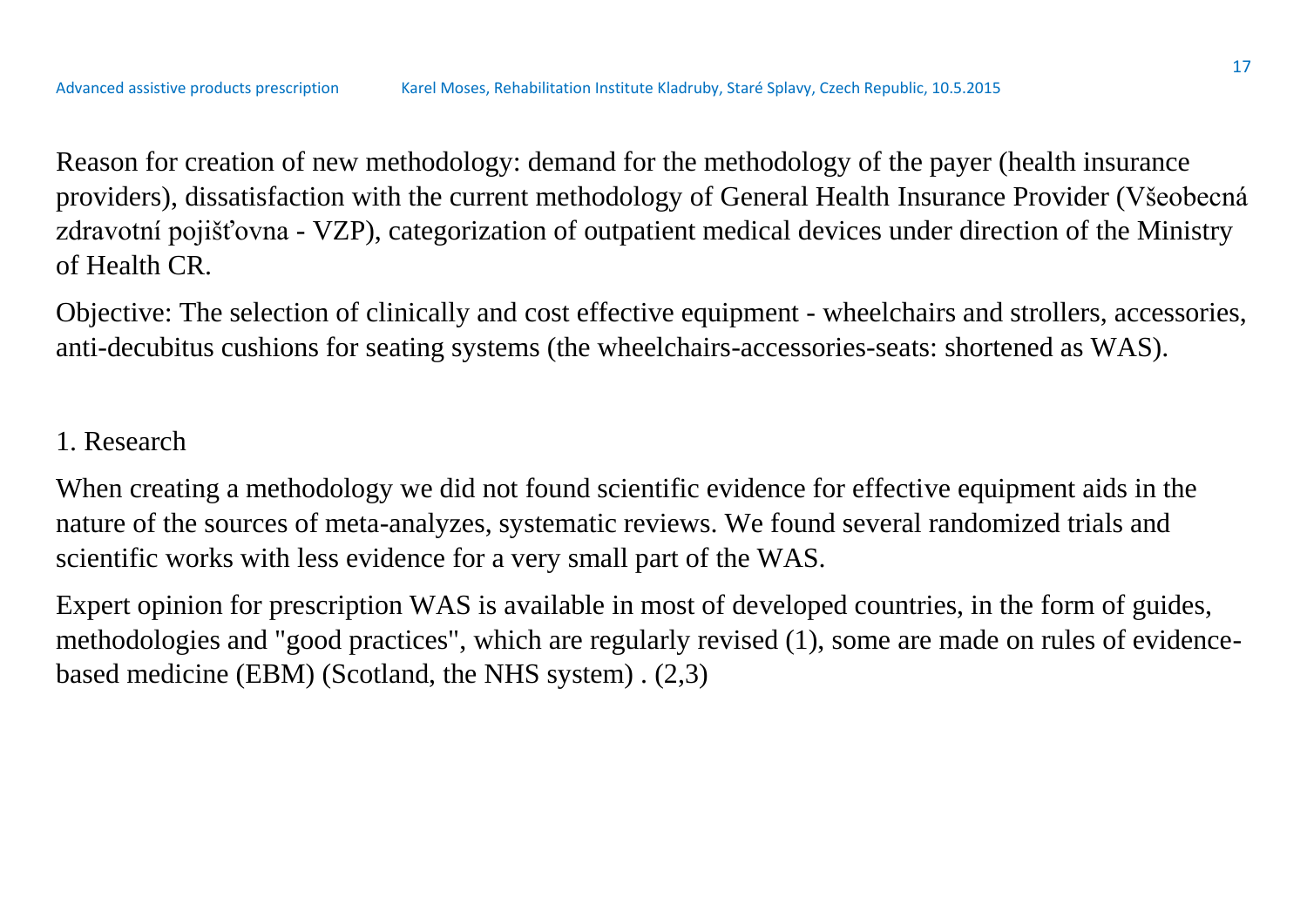Expert opinion in the Czech Republic:

a) The existing methodology VZP - Reimbursement catalog VZP - ZP, Methodology, Version 969, Valid from 1 1.2015 available on http://www.vzp.cz/uploads/document/metodika-pzt-969.pdf

b) indication criteria for the regulation of medical devices for patients with impaired mobility - created by professional societies for the working group of the Ministry of Health (October 23, 2012) - For the categorization tree - see below.

c) training courses STEPS (physiotherapists, doctors, occupational therapists).

d) many years of experience of experts, including experts in patient organizations

Affected populations (inclusion criteria): - patients/ clients, which need prescrisriptiond aids for permanent use (meaning a longer period than one year), except of basic wheelchairs and basic seats.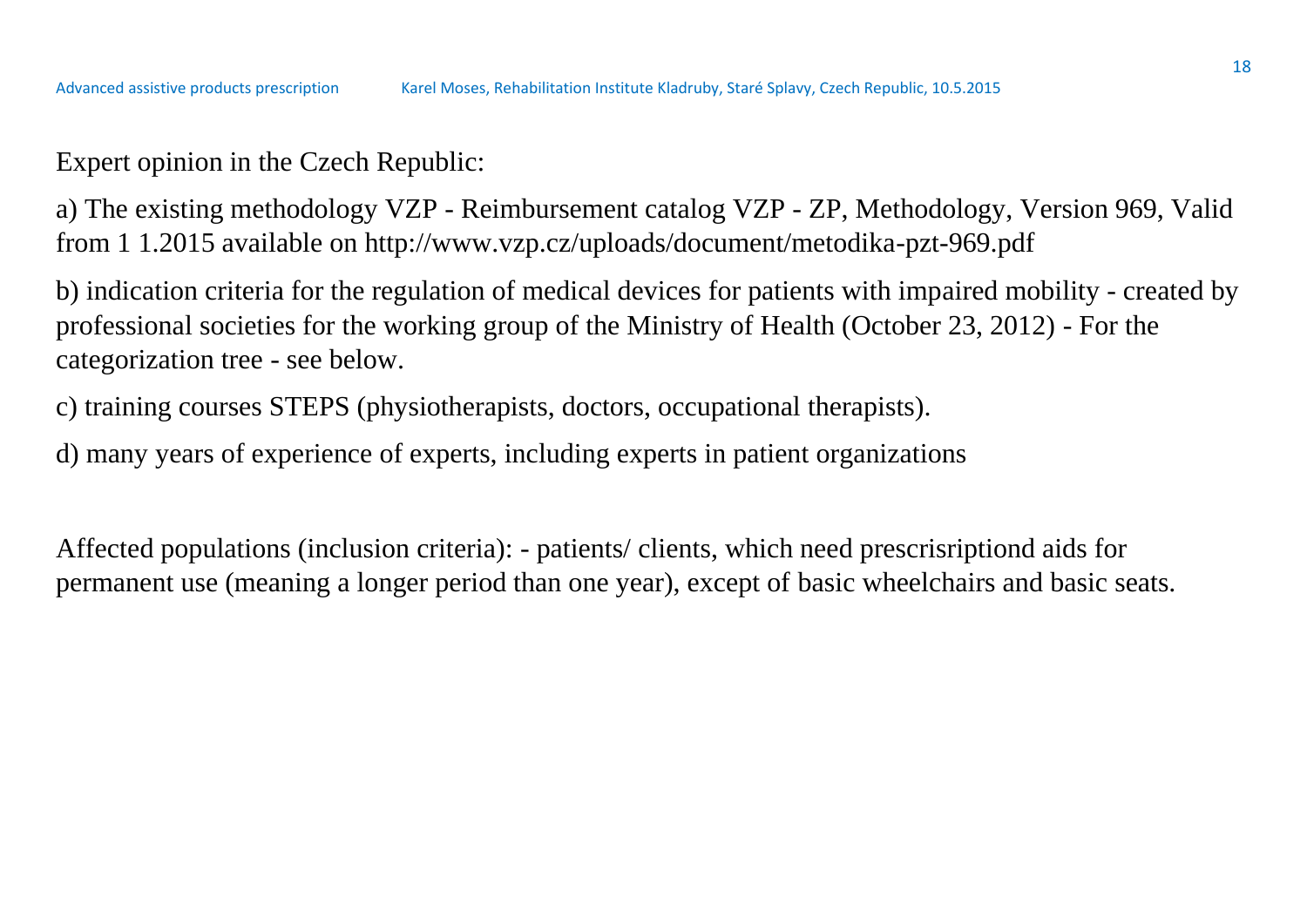## Basic rules of EBM methodology in prescription WAS

According to foreign experience, the methodology does not create one person, it is teamwork.

Methodology - In our opinion, must meet:

a) in the prescription and use of aids for whose use we have no clear scientific evidence, it is necessary to proceed as clinical (scientific) study - including follow-up of patients. One person is responsible for the regulation and follow-up (prescriber). It is not a clinical study in the strict sense, ie including reporting, ethics committees and insurance - it is a "scientific" way of working. We want to document that the traditionally established methods of treatment (care) are good practice (work).

b) uniformly implemented method for testing and evaluation - see below "Assessment of mobility"

c) thoroughly document the patient's condition and selection WAS in accessible way (method) d) secured funding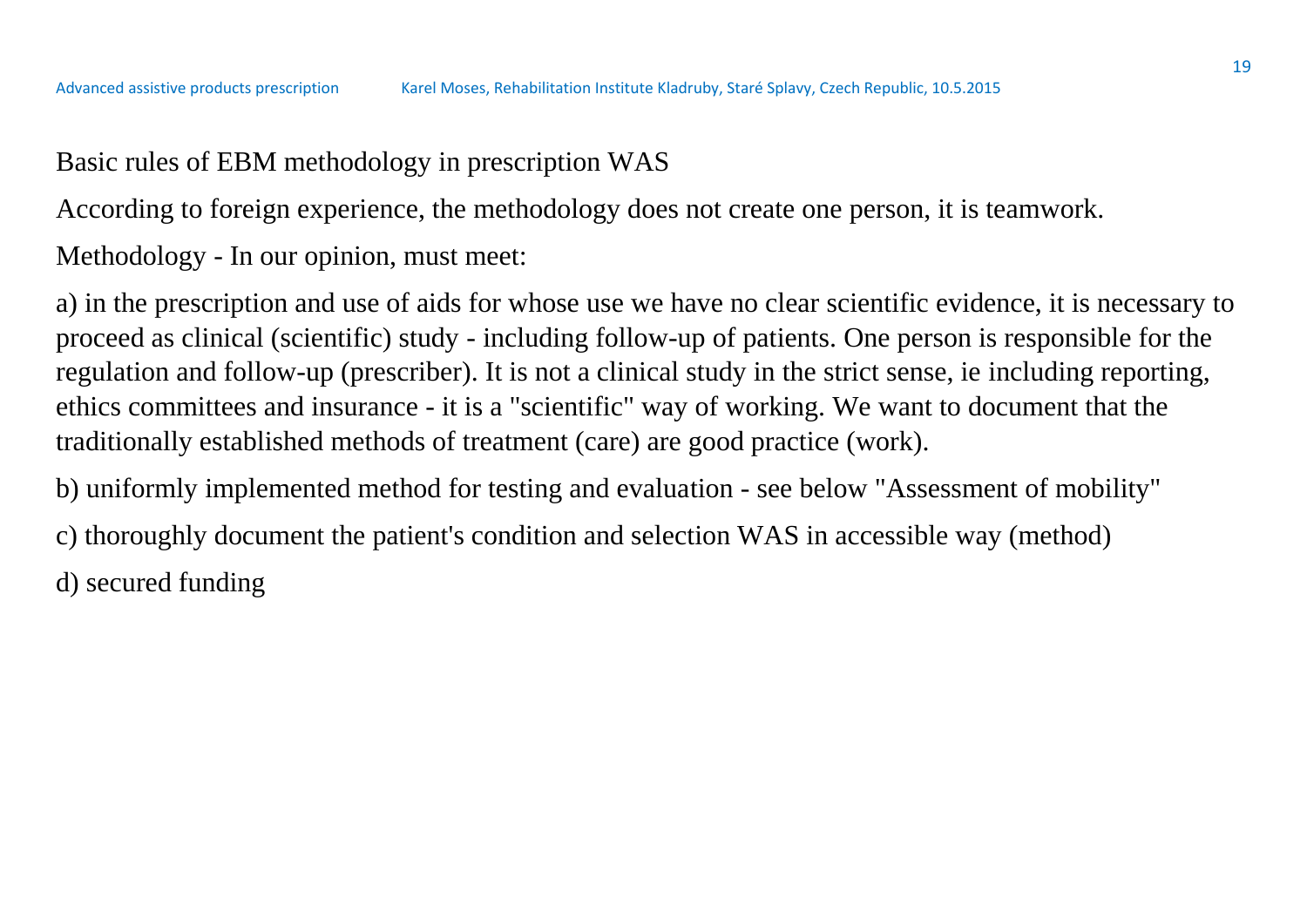- e) teamwork (interdisciplinary)
- f) knowledge sharing within the network of prescribing workplaces
- g) sharing knowledge with patient organizations

h) centered care for complicated cases, cooperation between the workplaces. For example: At first, several centers - like rehabilitation centers. Activity of centers to expand in collaborations around these centers tutors, workshops, courses. Quality collaboration may lead to less congestion of centers. Gradually, 14-30 - (40) workplaces.

Assessment of physical function and mobility skills

Objective assessment of physical function and mobility skills (abbreviated - Mobility Assessment) is to get the information to decide whether from a health perspective it is useful to equip the client / patient with aids due serious difficulties in movement and to ensure the correct (optimal) sitting. These include documents for prescription WAS.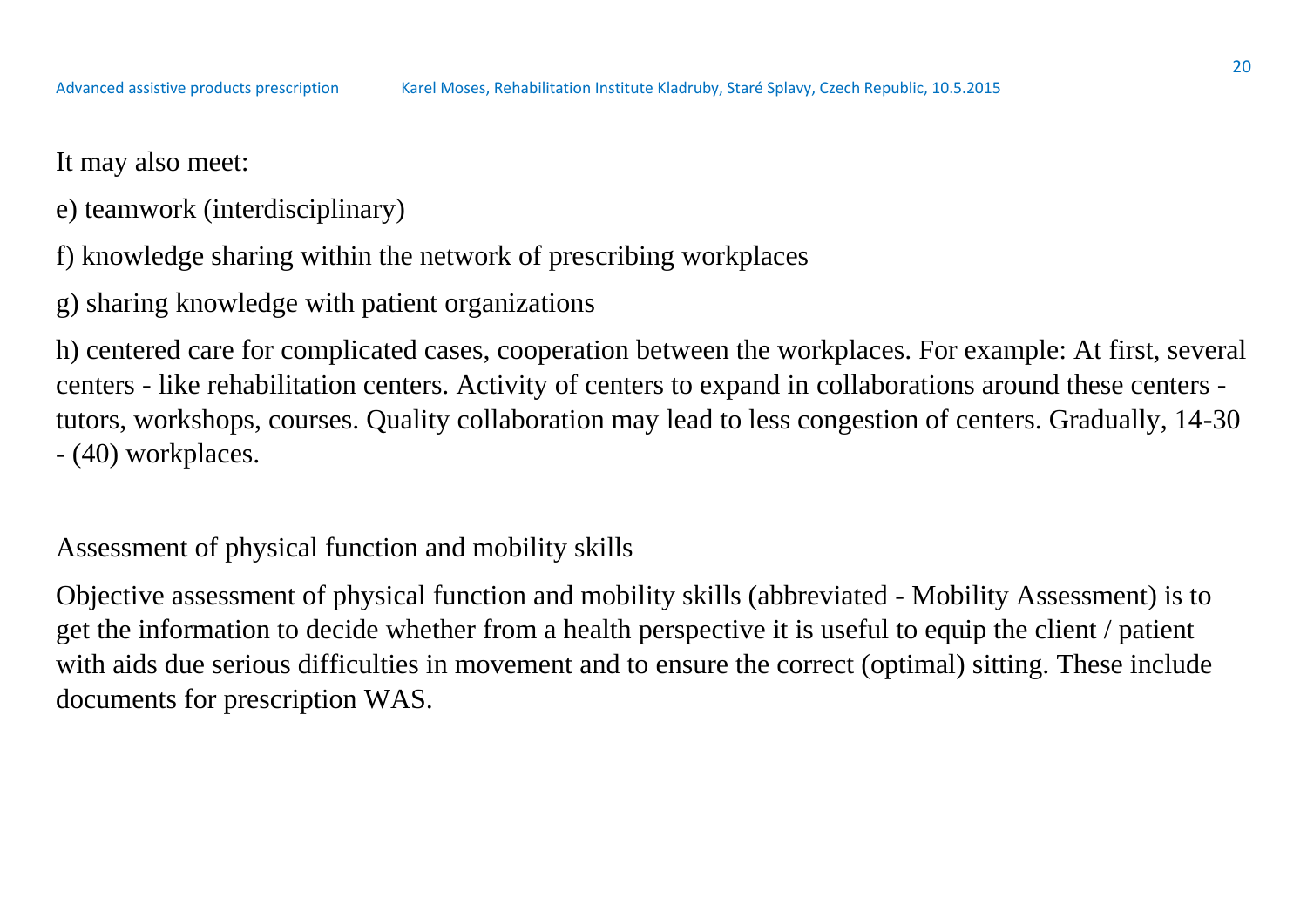Mobility assessment is carried out under the coordination of interdisciplinary prescribing physician (general practitioner, rehabilitation medicine specialist, orthopedist, neurologist ...). The interdisciplinary team provides care to a client / patient, based on the needs of the client / patient and his/her caregivers. In the interdisciplinary team are present - physician(doctor), physiotherapist, occupational therapist, distributor/supplier of medical devices, techniques, ...

The report "Mobility Assessment" provides prescriber.

The report "Mobility Assessment" is the basis of an application for approval of payment (for payer).

Prescribers in collaboration with the medical device dispensaries ensures ordering supplies from a supplier, testing, adapting and configuring the new equipment.

It is useful if prescriber invites the client / patient to check whether the aid meets the needs of the client.

Mobility Assessment report should not be tied to a particular type of form, may be in a style that the doctor uses for other purposes, but it must contain the necessary information. From the minutes must be clear that the main reason is the difficulty in testing the mobility of the client / patient.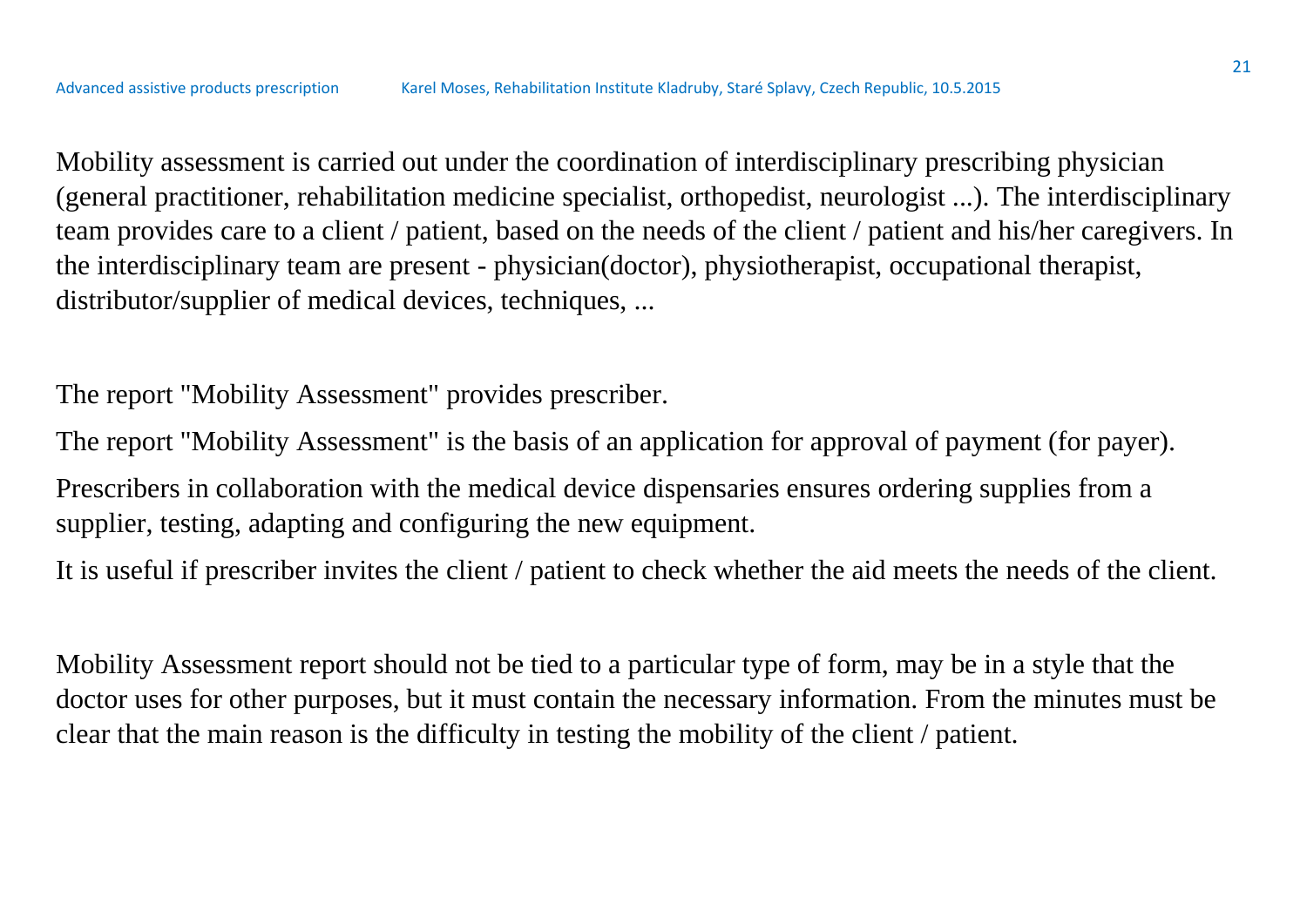The report "Mobility Assessment" for payer (health insurance) It includes the following:

- 1. Basic demographic information on the client / patient
- 2. Basic information on health and functional status

(Summarizes the history, details of the client / patient, course of problems in functioning of the client / patient's disease according to the available documentation)

a) current problems / diseases

aa) history and the course of problems in functioning (Why doctor came into contact with the client, why is doctor considering to prescribe mobility aids)

ab) How long has the patient/ client current problems/disease, what is the progression of difficulties in mobility, what interventions were carried out, and with what results, which mobility aids were used with what results - canes, manual wheelchair, scooter, electric powered wheelchair

ac) a list of all wheeled devices for difficulties in movement (difficulty in mobility), and a list of accessories, seating systems, anti-decubitus cushions

ad) an explanation of why the existing aid(s) does not meet the health aspect, or the cost factor (eg. an estimate of repair costs of aids)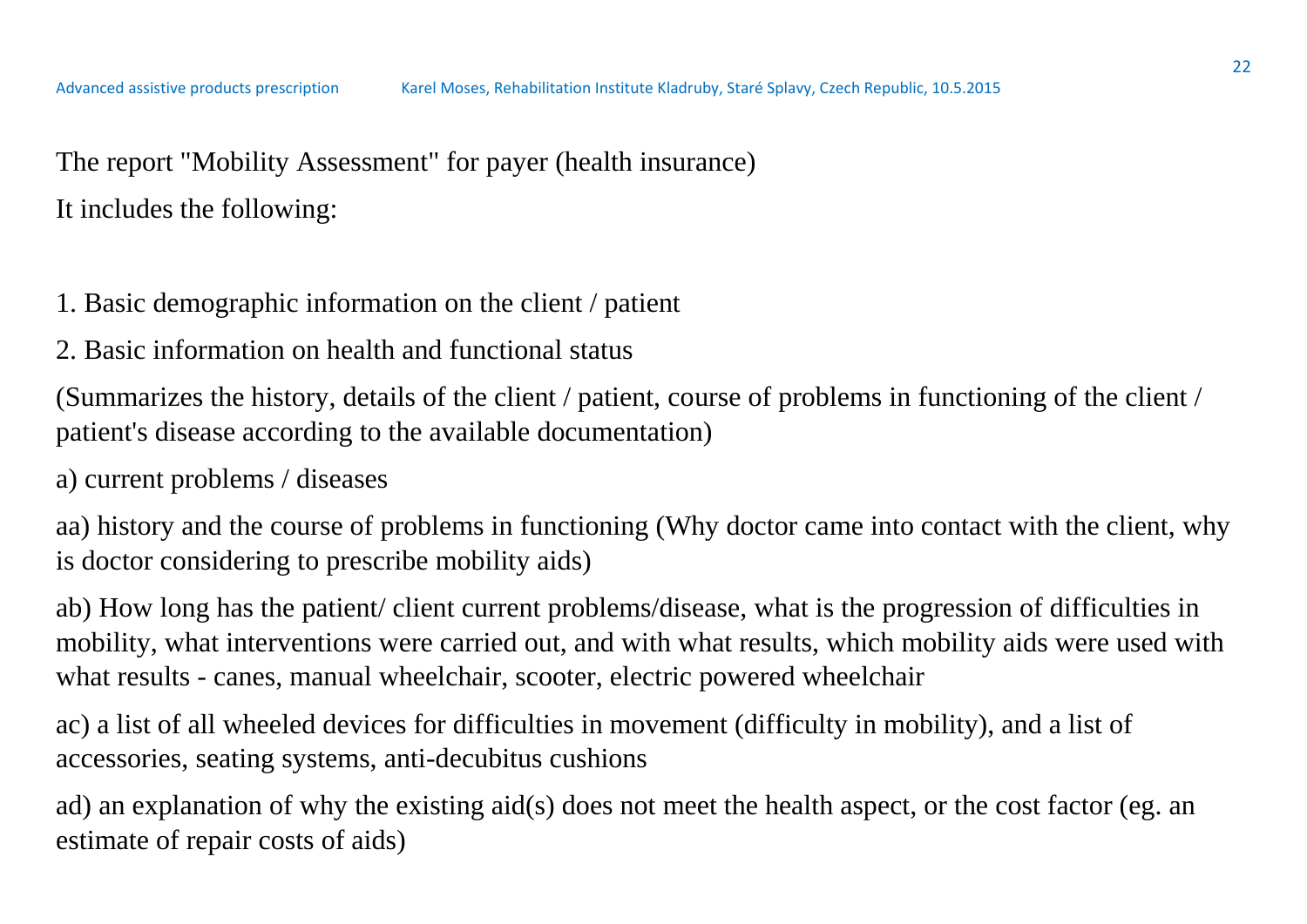b) other problems and malfunctions (including personal histories) (eg. breathing difficulties - impaired respiratory function, skin defects - bedsores)

c) examinations (X-ray, ergometer - spiroergometric, EMG and others)

- d) surgery performed
- e) current therapy
- f) labor and social history
- fa) occupation, employment, leisure activities, family involvement, other caregivers
- fb) a description of the usual environment of the client, caregivers
- g) The care plan (planned operation, examination ...)
- 3. Record of identifying short- and long-term goals
- From the perspective of the user (client), from the perspective of caregivers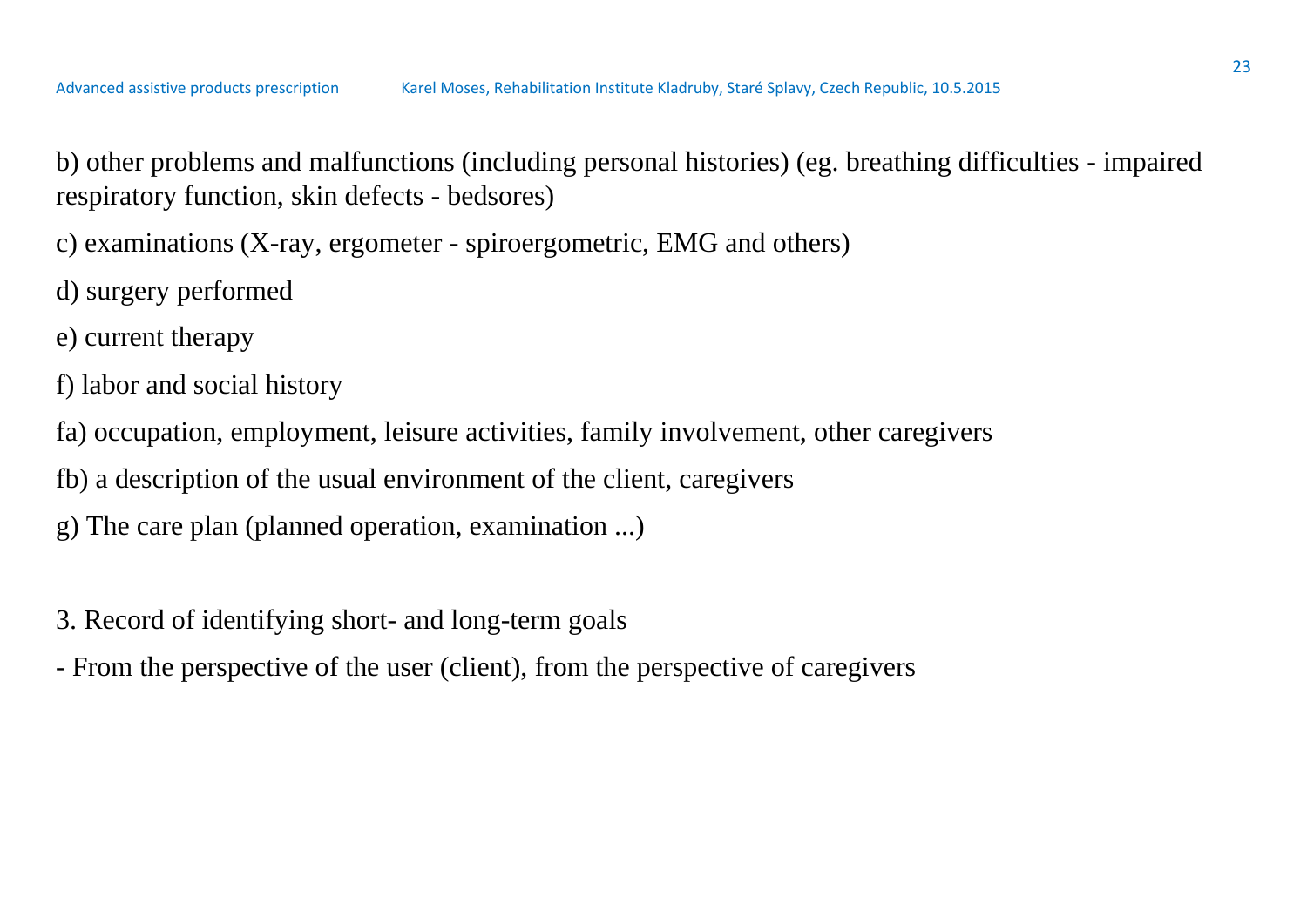- 4. Record of limitations activities and participations
- a) If client/ patient is using canes, walker, other tools, assistance during activities?
- b) What tools or methods can ensure better participation?
- c) management activities of daily living (ADL such Barthel test, SCIM)
- ca) managing food intake (including swallowing)
- cb) management excretion of urine and faeces
- cc) shifts from wheelchair and back, bed (couch), chair, car, toilet, toilet- or a combined chair, from the floor
- cd) walk in the usual environment distance, speed, balance while walking

- 5. Record of problems in body structures and functions
- a) breathing, vision, hearing, communication, cognitive function, behavioral problems, skin, pain
- b) documented relevant examination PRM, neurological, orthopedic, ophthalmology, internal, psychiatric, clinical psychologist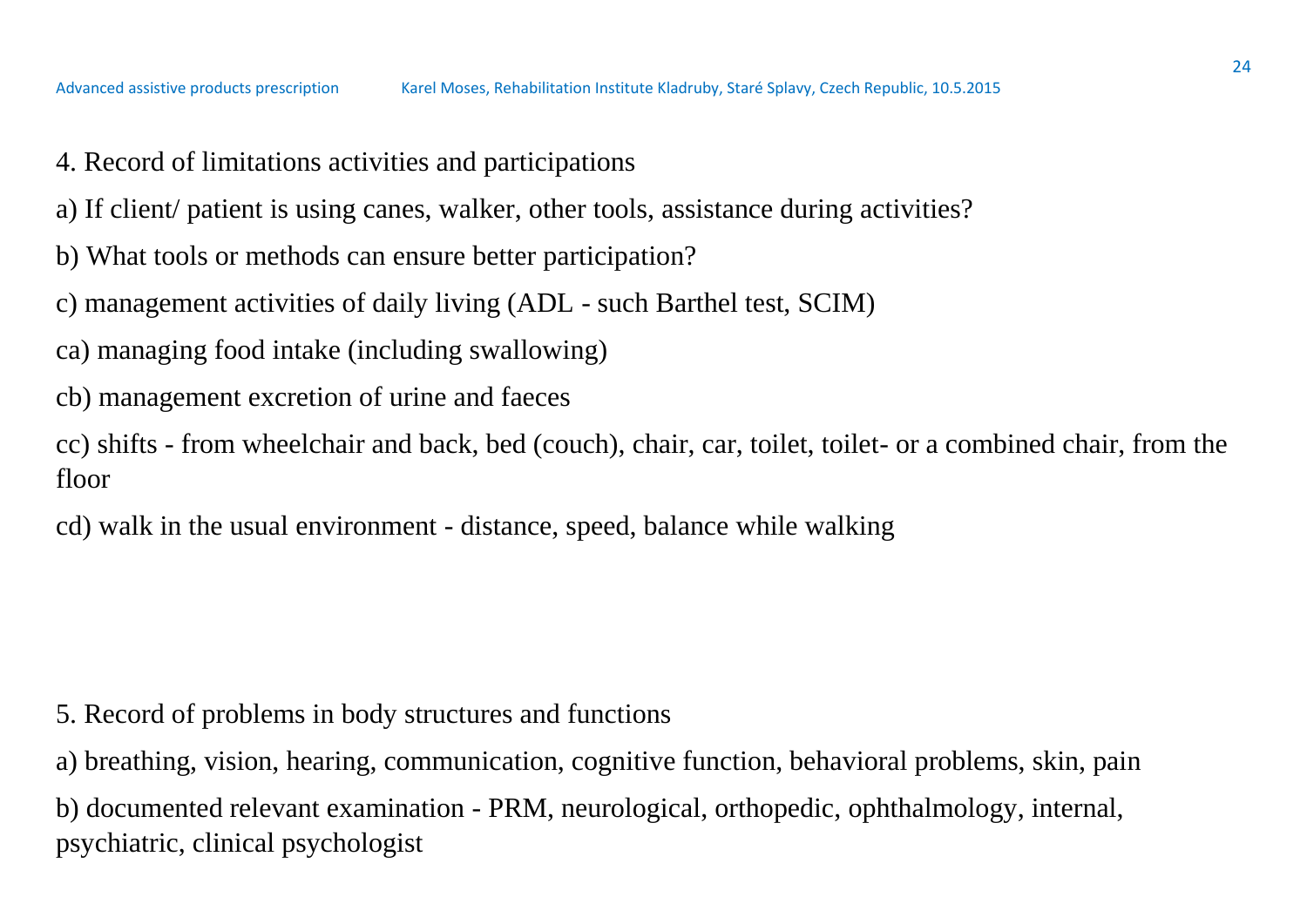- 6. Record of relevant physical examination
- a) signs / symptoms

b) the presence of deformities, trophic disorders, including trophic skin changes, skin defects, scars, posture and mobility of the body segments (head, neck, chest, lumbar spine, pelvis, upper and lower limbs), range of motion, muscle tightness, spasticity, muscle strength, reflexes, coordination of movement of the head, torso, arms and legs, balance in sitting and standing (balance - eg. Berg Balance Scale, Tinneti). Sensitivity (in particular at the contact point with the aid - for example, the thigh).

c) examination in lying down (on a firm surface - examination table), sitting examinations (at the edge of bed)

- d) to carry the load (weight) while standing, sitting,
- e) anthropometry (doctor or physiotherapist)
- f) relevant measurement of height, weight and other parameters

g) other - documenting significant deformities (fault structures) using accessible method (available means) (different length legs, scoliosis, etc.)

- h) diagnosis (in relation to difficulties in mobility)
- i) diagnosis of other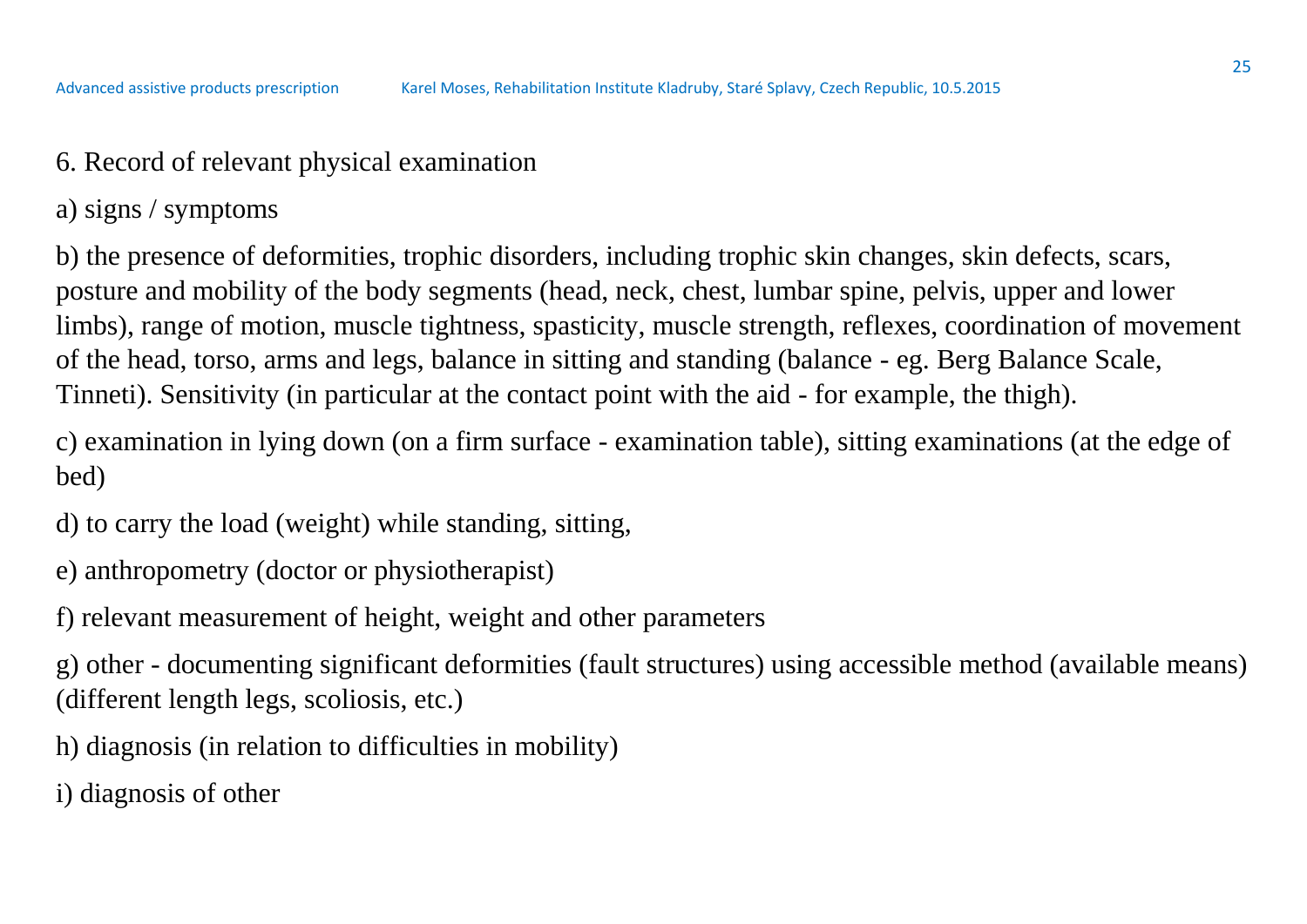7. Mobility Assessment / Evaluation

a) Does patient use assistive device appropriate to current conditions and expected developments of functional status?

- aa) It is a progressive disease?
- ab) description of expected changes in the health and functional status.
- b) What is the optimal posture for optimal mobility and to prevent complications?
- c) How do you achieve this optimal posture?
- d) Are they present deformity fixed or flexible (active / passive correction)?
- e) What is the seating system was chosen and why?
- f) What was the setting of sitting in a wheelchair, and why?

e) What were the chosen means to correct (flexible) deformities, to relieve fixed deformities, to promote stability and ensure optimal posture during various activities in a wheelchair, to ensure the stability (security) of the client in a wheelchair?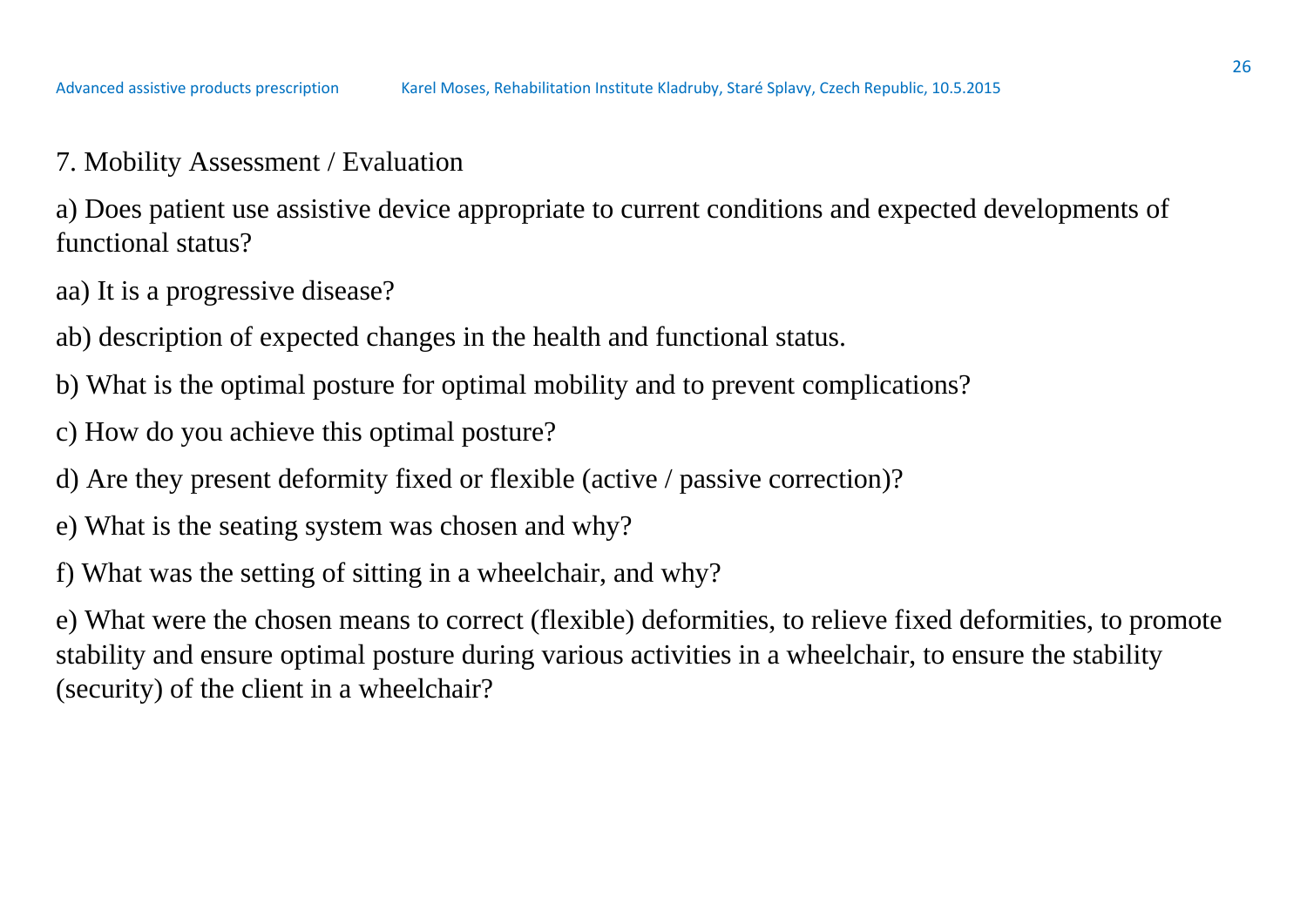- 8. Record of imitation (simulation), using new equipment "testing tools"
- a) clinical verification of the proposed sitting in a wheelchair
- b) ability to safely control aids and its practical use

ba) in the environment of healthcare facilities, distributor of medical devices

bb) at home, in the community (in the village ...), at school, at work - access to the building, into elevators, to the rooms, the bathroom, and the toilet, the storage space, etc. (upon request of payer - particularly necessary for active wheelchairs, special wheelchairs, scooters and electric wheelchairs - (distributor, technicitian, doctor - GP?)

### c) may be needed training

d) documentation in accessible method (available means) may require a photo, video - informed consent of the client required, anonymity suitable (for example, a mask covering part of the face), provides prescriber, available to the distributor and payer on request (common data formats).

e) it is advisable to perform measurement of pressure distribution in a sitting position or pressure distribution in the back support (pressure-mapping), where there is a need to document the effectiveness of the equipment, where in other ways, this can not be ensured.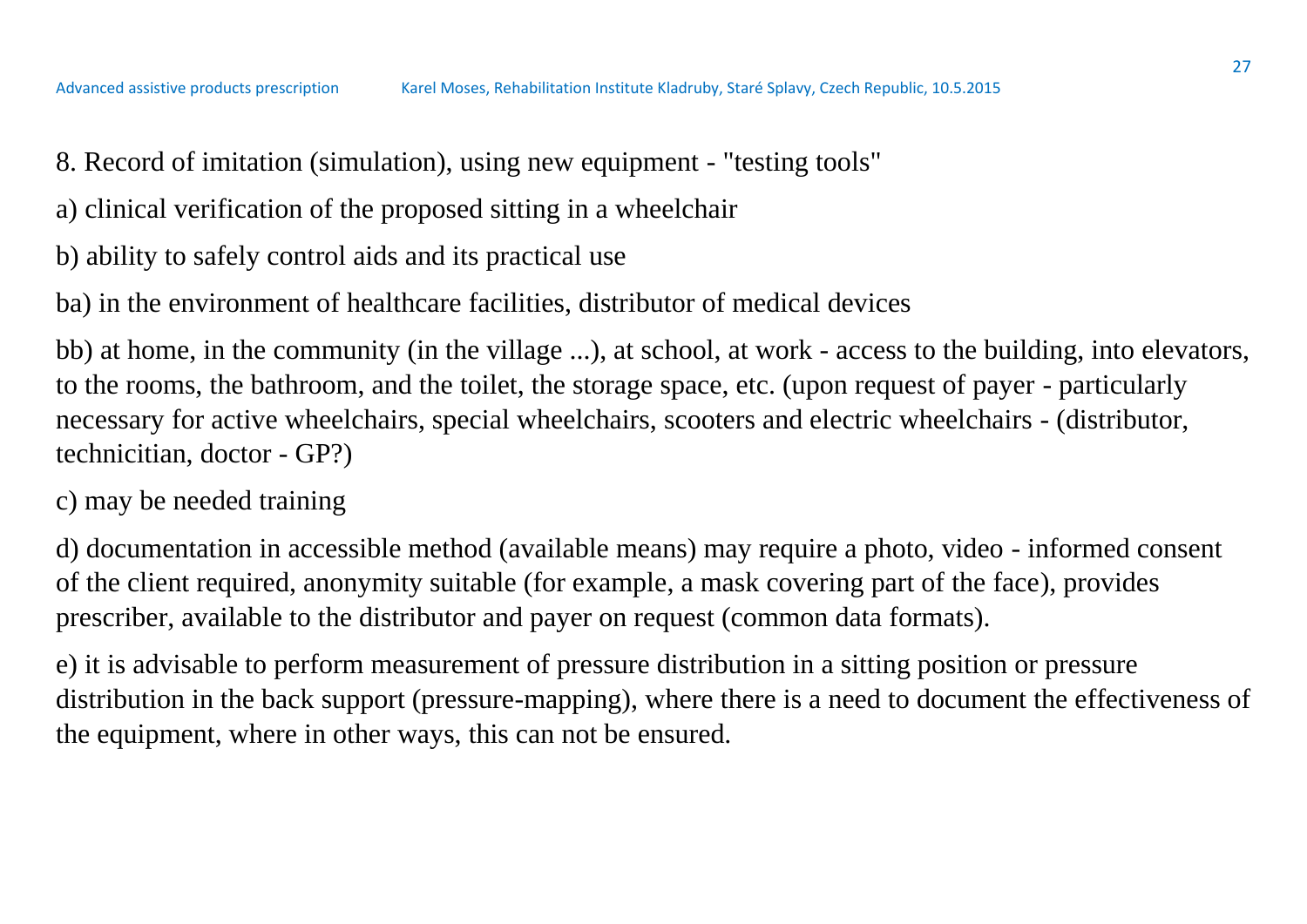9. Antropometry in optimal setting WAS (technician) - specific technical list

10. Recommendation

a) with respect to the needs and set goals - to explain why a doctor deviates from the goals proposed by the client or his/her caregivers, if so

b) the documentation must be substantiated why it was not possible to use less costly aid

c) a description of considered alternatives, as relevant

ca) Why these alternative solutions do not meet the health aspects of prescription aids.

cb) For example: Why instead of a manual wheelchair electric wheelchair indicates. Why indicates electrical positioning of the tilt and reclining the seat + electric lift and do not recommend only the electric tilt of the seat positioning.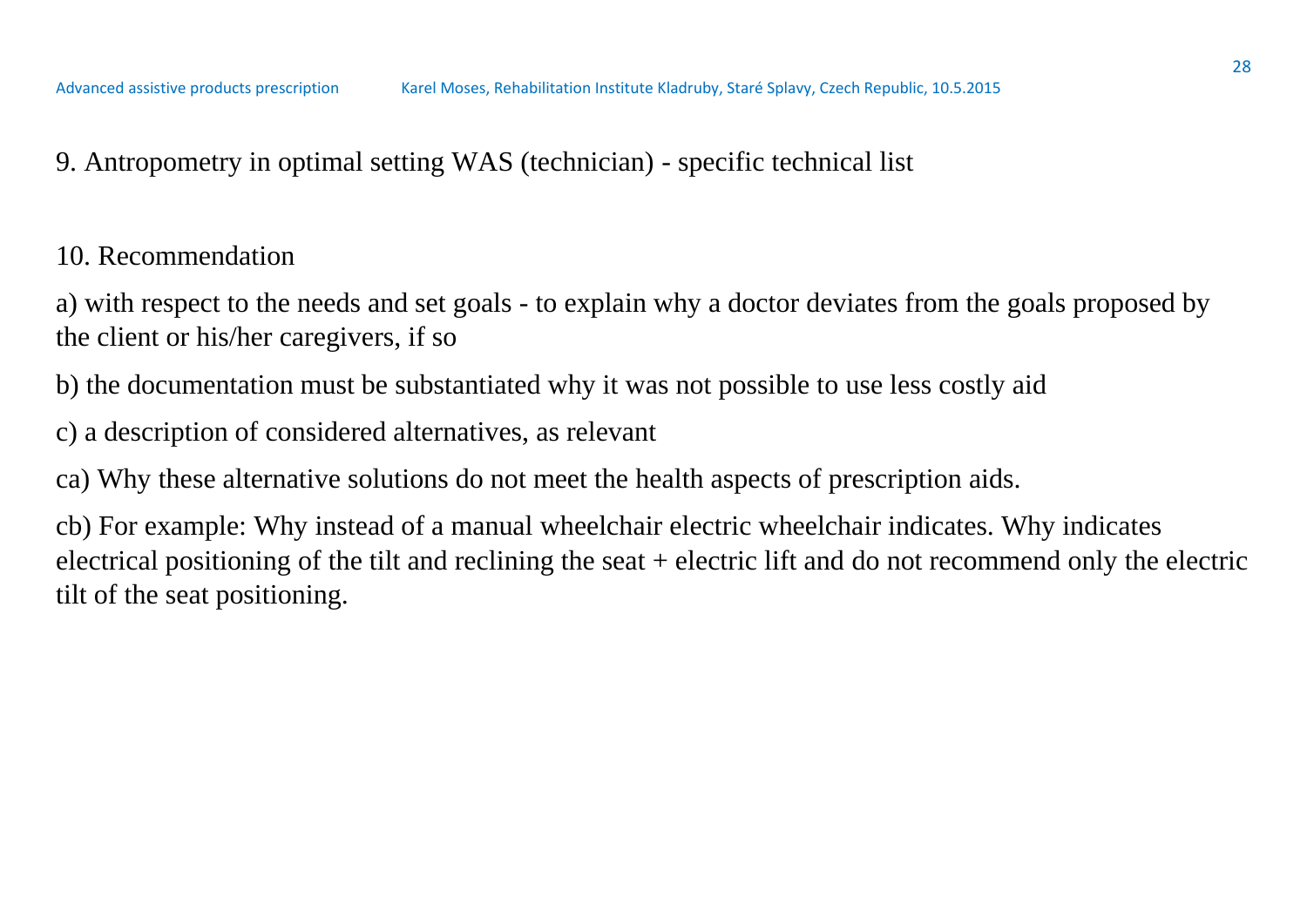### d) Note to the "Recommendation"

da) the cost effectiveness of using aids are not just the cost of acquisition, maintenance and servicing, but also in relation to the clinical effect of the client.

db) include the costs of prevention and treatment of damage from long-term excessive overloading the client and caregivers and costs associated with short-term overloads significant risk of complicated client (complicated cardiac, ...)

dc) there are very few scientific studies documenting the clinical efficacy of the individual components (seating systems, accessories ...)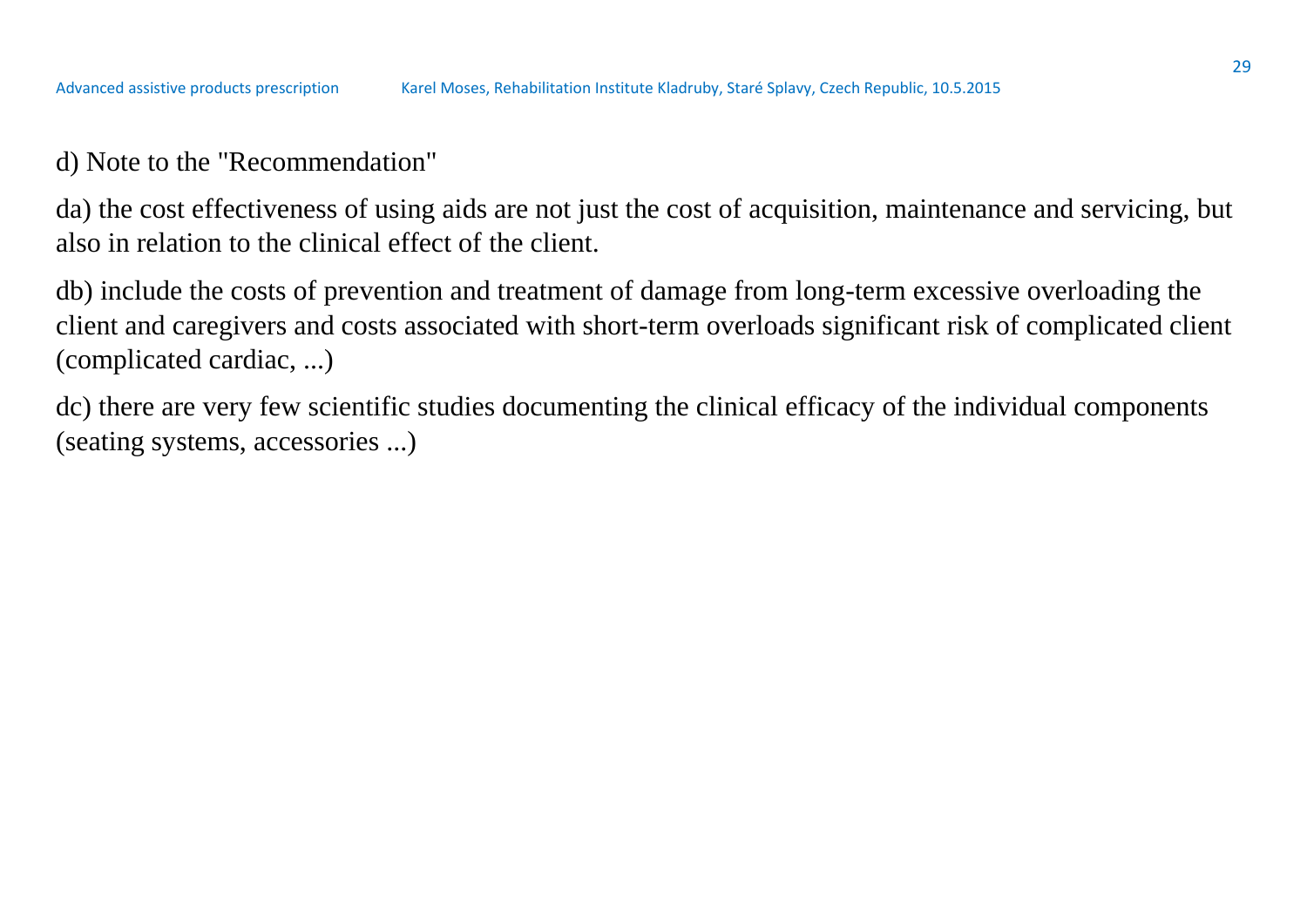# 11. Plan of care

a) expected average daily time of use tools in the environment the user / client (for example, how many hours a day to sit and ride in a wheelchair)

b) difficulties in managing daily activities of the client solved with using of the aid - which manages without assistance, which manages with the aid, and without aids - especially MRADL - mobility related ADL (those that do not concern excretion)

c) the expected duration of the required use of tools, what changes - modifications to the device or the equipment will be needed over the coming years (3, 5, 7 years, depending on the type of equipment and its useful life).

d) if it is a device that has the ability to be customized when changing body dimensions (such as "growing A-frame"), approximately how many years it will be possible to use this aid.

e) if it is an accessory of wheelchair, seating or equipment for positioning, can be integrated into existing wheelchair / Aids?

f) planned procedures and operations, such as corrective surgery, due to contractures, application of botulinum toxin, when, for what diagnosis?